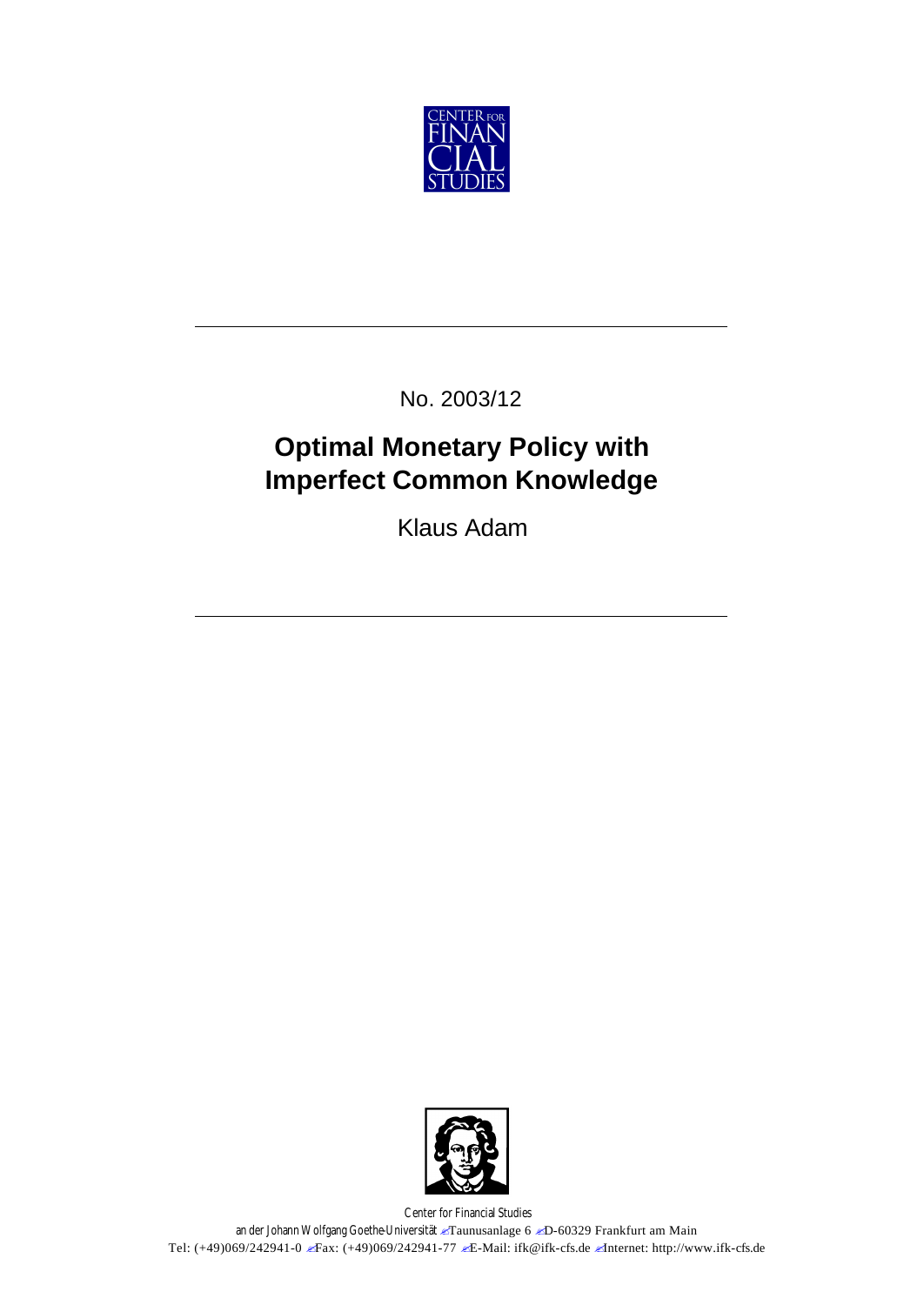CFS Working Paper No. 2003/12

## Optimal Monetary Policy with Imperfect Common Knowledge

Klaus Adam

First version: October 2002

This version: March 2003

#### **Abstract:**

We study optimal nominal demand policy in an economy with monopolistic competition and flexible prices when firms have imperfect common knowledge about the shocks hitting the economy. Parametrizing firms' information imperfections by a (Shannon) capacity parameter that constrains the amount of information flowing to each firm, we study how policy that minimizes a quadratic objective in output and prices depends on this parameter. When price setting decisions of firms are strategic complements, for a large range of capacity values optimal policy nominally accommodates mark-up shocks in the short-run. This finding is robust to the policy maker observing shocks imperfectly or being uncertain about firms' capacity parameter. With persistent mark-up shocks accommodation may increase in the medium term, but decreases in the long-run thereby generating a hump-shaped price response and a slow reduction in output. Instead, when prices are strategic substitutes, policy tends to react restrictively to mark-up shocks. However, rational expectations equilibria may then not exist with small amounts of imperfect common knowledge.

**JEL Classification:** E31, E52, D82

**Keywords:** optimal policy, information frictions, imperfect common knowledge, higher order beliefs, Shannon capacity

\*Klaus Adam, University of Frankfurt, Mertonstr.17, PF 94, 60054 Frankfurt, Germany, and Research Fellow at the Center for Financial Studies, E-mail: kladam@wiwi.uni-frankfurt.de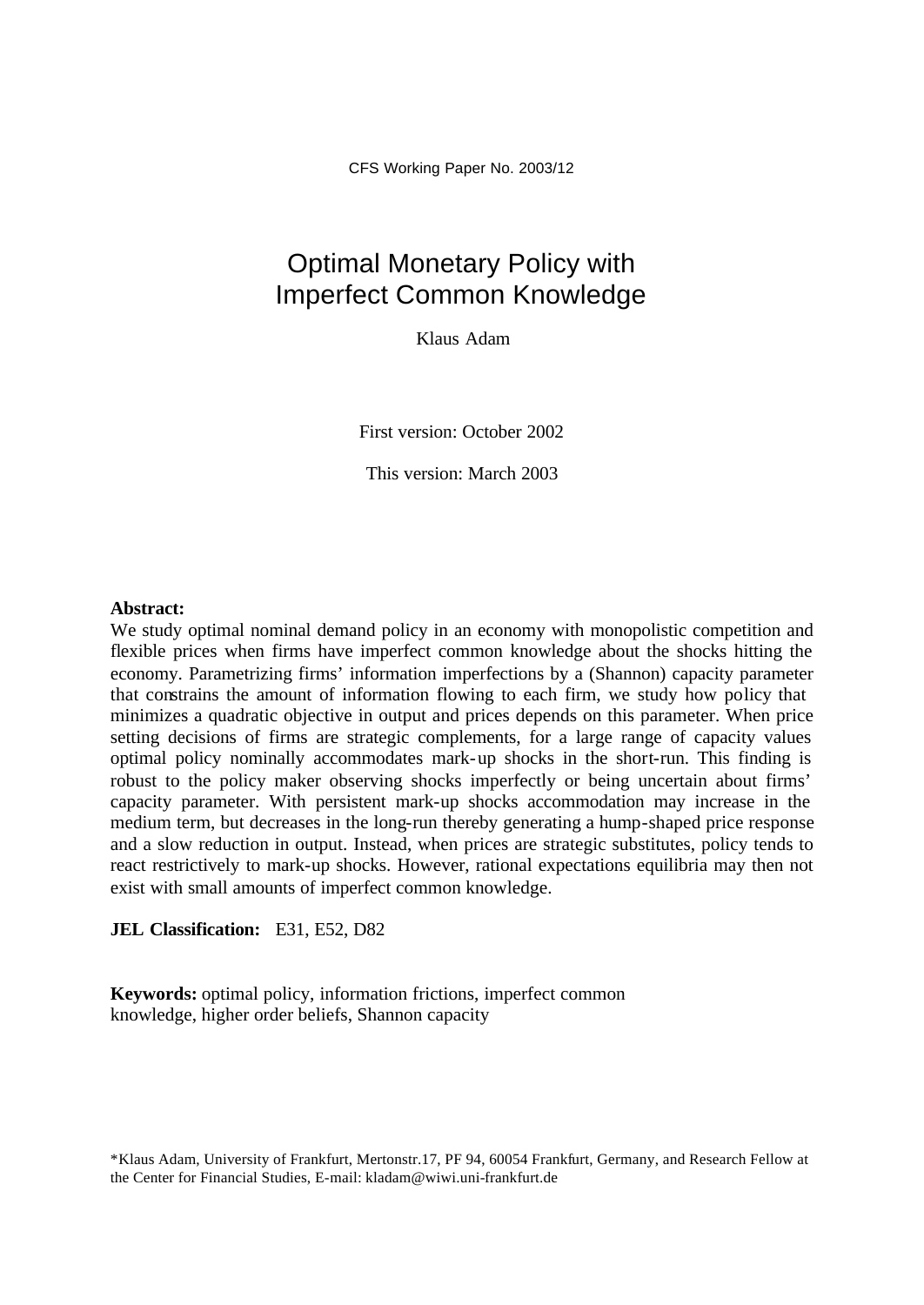"The peculiar character of the problem of rational economic order is determined precisely by the fact that the knowledge of the circumstances of which we must make use never exists in concentrated or integrated form but solely as the dispersed bits of incomplete and frequently contradictory knowledge which all the separate individuals possess."

Friedrich A. Hayek (1945)

### 1 Introduction

Decentralized economic activity, as it takes place in modern market economies, tends to generate decentralized knowledge, i.e. knowledge which is not necessarily shared among all agents that might find it potentially relevant.

Most economic models, however, derive policy recommendations under the assumption that private agents share a common information set. In the realm of monetary policy, for example, information asymmetries between private agents have not yet received much attention, and the literature has mainly focused on asymmetries between the private sector and the policy maker (e.g. Svensson and Woodford (2002a, 2002b)).

This paper considers optimal monetary policy when private agents do not share a common information set and thereby seeks to close in part this gap in the monetary policy literature.

Presented is a simple model with imperfectly competitive firms, flexible prices, and a policy maker using nominal demand to minimize the quadratic deviations of output and prices from target. The novel feature of the model is that firms (an potentially also the policy maker) possess private information about the shocks hitting the economy and that for such a setting optimal nominal demand policy is determined.

As pointed out earlier by Keynes (1936) and Phelps (1983), disparate information sets coupled with the assumption that agents hold rational expectations generate substantial difficulties: optimal decision making then requires that agents formulate so-called higher order beliefs, i.e. beliefs about the beliefs of others and beliefs about what the others believe about others, and so on ad infinitum.<sup>1</sup> This is the case because agents' optimal decisions typically depend on the choices of other agents and, thus, on other agents' beliefs.2

Despite these difficulties, a number of recent papers successfully pioneered methods to determine rational expectations equilibria in imperfect common

 $1$ Morris and Shin (2000) have shown that agents do not necessarily have to formulate such higher order beliefs. In binary action games, optimal decisions can be generated by holding simple uniform beliefs about other agents' *actions*.

<sup>&</sup>lt;sup>2</sup>In the present model such dependencies arise from price competition between firms.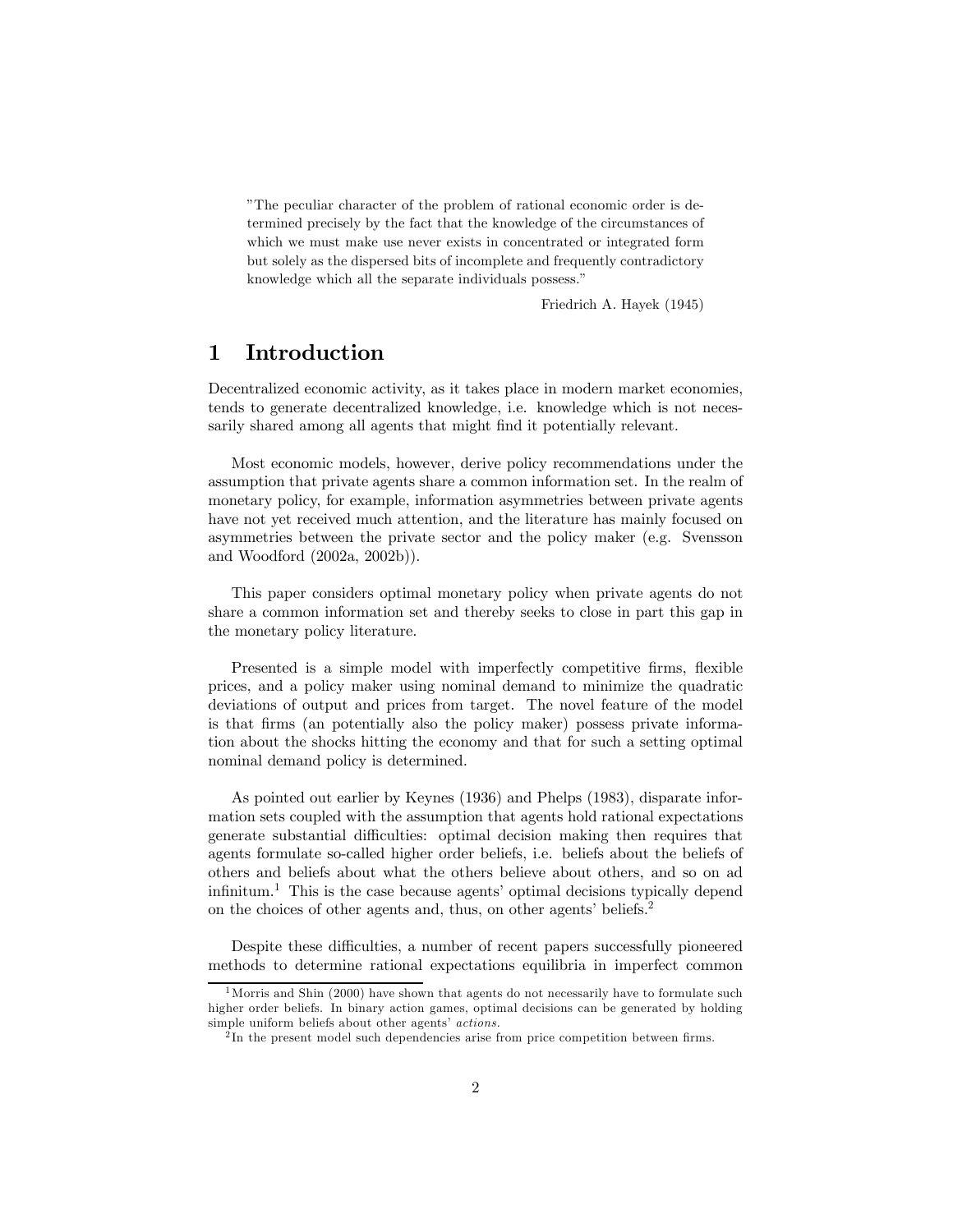knowledge environments, most notably Townsend (1983b, 1983a), Sargent (1991), Binder and Pesaran (1998), and Woodford (2002), and the recent literature on global games, see Morris and Shin (2000).

While the present paper in many respects is simpler than these earlier contributions it adds to them by solving an optimal policy problem for a private sector rational expectations equilibrium with imperfect common knowledge. With the exception of Morris and Shin (2003) and Amato and Shin (2003) who derive normative implications regarding the disclosure of public information in imperfect common knowledge settings, this has not been done before.

In a related paper Ball et al. (2002) analyze optimal monetary policy with disparate information by assuming that some agents set prices based on lagged information. Although similar in spirit, their paper differs considerably since information lags do not generate imperfect common knowledge.

The paper generates imperfect common knowledge structures by assuming that each firm receives information through an information channel that is contaminated with idiosyncratic noise. Information channels are a concept borrowed from information theory, see Shannon (1948), and are characterized by a simple technology parameter called *channel capacity*.<sup>3</sup>

The channel capacity conveniently parametrizes the information frictions in the economy: When channel capacity is equal to zero, firms receive no information about shocks or policy decisions; as capacity increases the amount of information received by agents also increases, and becomes perfect (in the limit) as capacity becomes infinite.4

There are several advantages in modelling information frictions with the help of information channels.

Firstly, the information structure turns out endogenous to the model since firms optimally choose which variables to observe through their channels. The observed variables will thereby depend on the monetary policy pursued by the policy maker.<sup>5</sup>

Secondly, in the presence of imperfect common knowledge information channels preserve the linear quadratic nature of the policy problem and thereby allow for simple closed form solutions.

The main policy conclusion derived is the following: When firms' prices are strategic complements, for a large range of intermediate capacity values optimal policy nominally accommodates mark-up shocks in the short-run .

<sup>3</sup> See Sims (2001) for a recent application of information channels to macroeconomics.

<sup>4</sup> Information should here be understood in the sense of information theory, i.e. as the difference in entropy between prior and posterior beliefs.

<sup>&</sup>lt;sup>5</sup>In the language of Kalman filtering: agents can choose their observation equation knowing that the variance of the observation noise will be determined by the channel capacity to limit the information content of the signal.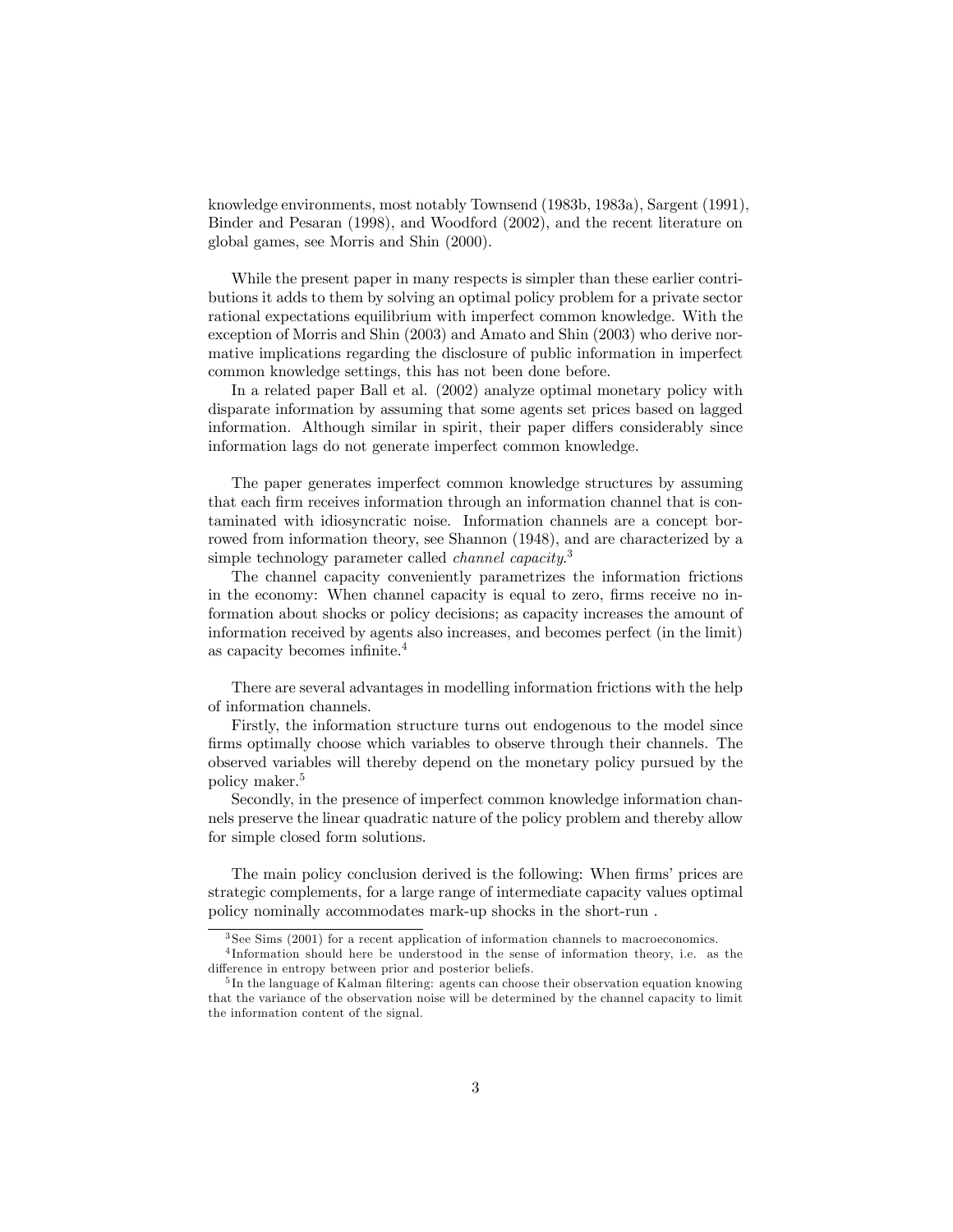This is the case because strategic complementarities strengthen the importance of higher-order beliefs in firms' price setting decisions, as explained in the text. Since higher-order beliefs react less strongly to the information received by agents than beliefs of lower order, complementarities imply that the policy maker has relatively little effect on prices, even at intermediate values of channel capacity. Policy then optimally stabilizes output by nominally accommodating mark-up shocks.

This result is found to be robust to a number of extensions, such as imperfect observations of shocks by the policy maker or uncertainty of the policy maker about the value of the private sector's channel capacity.

When mark-up shocks display persistence, the optimal policy reaction varies over time as information about the shocks slowly dissipates in the economy. Optimal policy can then be characterized by increasing amounts of accommodation in the medium term and negative accommodation in the long-run. A persistent mark-up shock thus generates a hump-shaped price response and a slowly decreasing output level.

The paper also briefly analyzes the case where firms' prices are strategic substitutes. Optimal policy then tends to react with nominal demand contractions in response to mark-up shocks. However, when the degree of substitutability is sufficiently strong, common knowledge rational expectations equilibria where agents observe shocks perfectly are not robust to arbitrarily small amounts of imperfect common knowledge about shocks.

The paper is organized as follows. Section 2 introduces the monopolistically competitive economy and section 3 briefly describes optimal policy for two common knowledge benchmarks where shocks are either perfectly observable or completely unobservable. Information channels are introduced in section 4 which summarizes relevant results from information theory. Section 5 then determines the rational expectations equilibrium with imperfect common knowledge and section 6 characterizes optimal monetary policy. A conclusion summarizes the main findings.

## 2 A simple Lucas-type model

Consider a flexible price economy with a continuum of monopolistically competitive firms  $i \in [0, 1]$  and a central bank that (imperfectly) controls nominal demand. Except for the information assumptions the model is standard.

As is well known, e.g. Woodford (2001a), the log-linearized first order conditions for firms in monopolistic competition deliver a standard pricing equation of the form

$$
p_t(i) = E\left[p_t + \xi y_t | I_t^i\right] + \varepsilon_t^i,\tag{1}
$$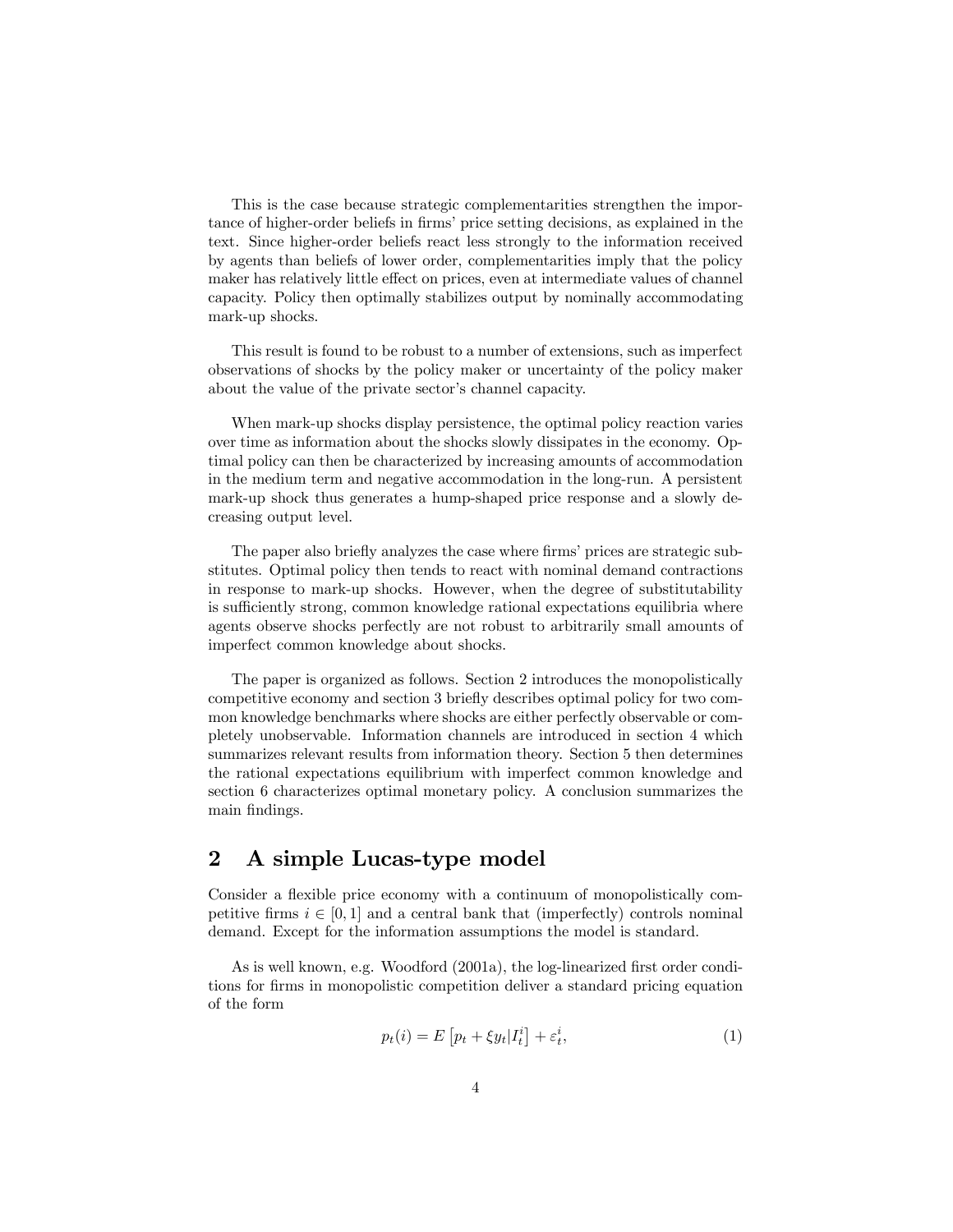where  $p_t(i)$  denotes the log of firm i's profit maximizing price,  $p_t$  the log average price  $(p_t = \int p_t(i)di)$ ,  $y_t$  the log output gap  $(y_t = \log \frac{Y_t}{\overline{Y}})$ , where  $\overline{Y}$  is the output level emerging in the absence of any aggregate shocks), and  $I_t^i$  the information available to firm i.

The stochastic component  $\varepsilon_t^i$  in equation (1) is a firm-specific mark-up shock. This shock is assumed to have an idiosyncratic component  $\phi_t^i$  and a component  $\varepsilon_t$  that is common to all firms:

$$
\varepsilon^i_t = \varepsilon_t + \phi^i_t.
$$

The idiosyncratic component is thought to represent an efficient variation in the relative prices of the goods of different firms. The cross-sectional distribution of the  $\phi_t^i$  is assumed to be time-invariant with zero mean. The common mark-up shock  $\varepsilon_t$  is given by

$$
\varepsilon_t \sim i i N(0, \sigma_\varepsilon^2)
$$

and is a source of aggregate price level risk in the economy, that generates an incentive for the policy maker to intervene.

To simplify the exposition, it will be assumed that the mark-up shock  $\varepsilon_t^i$  of a single firm does not convey any information about the average shock  $\varepsilon_t$ . This is the case when the variance of the common mark-up shock is small relative to the variance in the innovation of the process  $\phi_t^i$ , denoted by  $\sigma_{\phi}^2$ , i.e. whenever

$$
\sigma_{\varepsilon}^2/\sigma_{\phi}^2 \approx 0.
$$

This assumption is made for analytical convenience and insures that all information about  $\varepsilon_t$  enters firms' information sets via the information channels.<sup>6</sup>

The parameter  $\xi > 0$  in equation (1) is crucial since it determines whether firms' prices are strategic complements or substitutes. This can be seen by defining the (log) nominal spending gap  $q_t$  as

$$
q_t = y_t + p_t,
$$

and using it to substitute  $y_t$  in equation (1):

$$
p_t(i) = E\left[ (1 - \xi)p_t + \xi q_t | I_t^i \right] + \varepsilon_t^i. \tag{2}
$$

For  $\xi \leq 1$  prices are strategic complements since each firm's optimal price is (weakly) increasing with the average price level for a given level of nominal demand  $q_t$ . For  $\xi > 1$  prices become strategic substitutes since each firm's optimal price is then decreasing with the average price level.

<sup>&</sup>lt;sup>6</sup>None of the qualitative results depend on this assumption as long as  $\varepsilon_t^i$  does not fully reveal  $\varepsilon_t$ .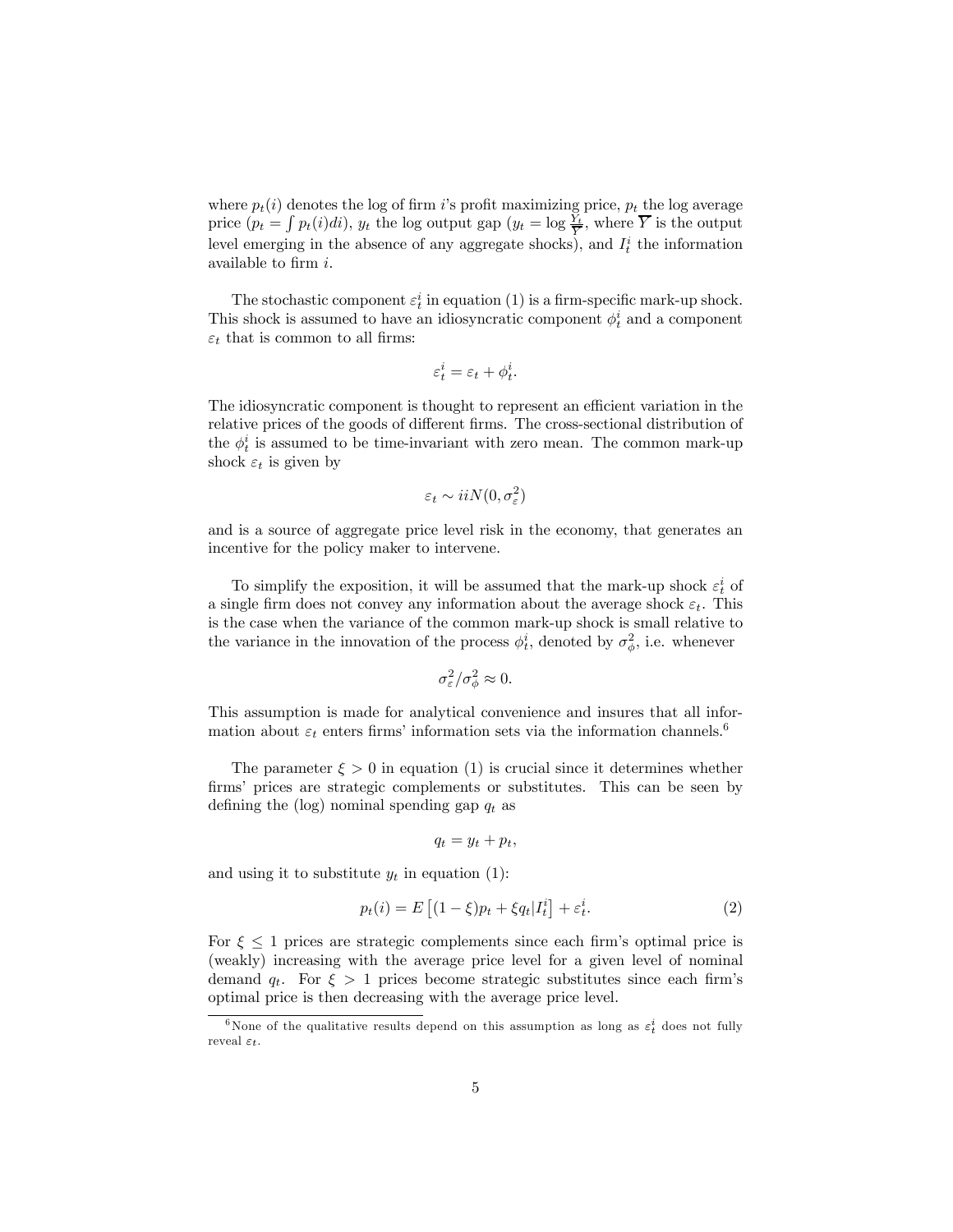For most part of the paper, and unless otherwise stated, prices are assumed to be strategic complements, i.e.  $0 < \xi \leq 1$ . The case of strategic substitutes is briefly considered at the end.

We now describe the demand side of the economy. The central bank imperfectly controls nominal demand  $q_t$ , i.e.

$$
q_t = q_t^* + \delta_t,
$$

where  $q_t^*$  is the target level chosen by the central bank and  $\delta_t \sim i i N(0, \sigma_\delta^2)$  is a control error that realizes after the policy maker has determined  $q_t^*$  but before firms decide about prices.

Control of nominal spending can be achieved in various ways. In an economy featuring a quantity equation, e.g. in the form of a binding cash-in-advance constraint, it may be established through control of nominal money balances. Alternatively, nominal demand could be controlled by setting an appropriate level for the nominal interest rate, which is the policy instrument used by most central banks today. However, which of these instruments is effectively used does not matter for the results in this paper.

#### 2.1 Central bank objective function

We suppose that the central bank seeks to minimize the quadratic deviations of prices and output from their target values:

$$
\min_{q_t^*} E\left[\sum_{t=0}^{\infty} \beta^t \left((p_t)^2 + (y_t)^2\right) |I_t^{CB}\right]
$$
\n(3)

The central bank optimizes conditional on its information set  $I_t^{CB}$  which contains (potentially noisy) information about the mark-up shock  $\varepsilon_t$  but no information about the control error  $\delta_t$ .

Equation (3) assumes that the output gap target is equal to zero in all periods, which implies that the central bank has no incentive to raise output above its natural rate. The log price level target is equally set to zero. Choosing a different price level target or a time-varying deterministic target path would not cause any difference for the subsequent results.7

We assume that the central bank decides about  $q_t^*$  before firms set their prices, which implies that the central bank can commit to  $q_t^*$ . Consequently, real effects of nominal demand policy will be due to the systematic variation in monetary policy only.

<sup>7</sup>Yet, choosing an inflation target amounts to choosing a history dependent and, thus, stochastic price level target. This would substantially alter the analysis since firms would then have to inform themselves about the changing target level.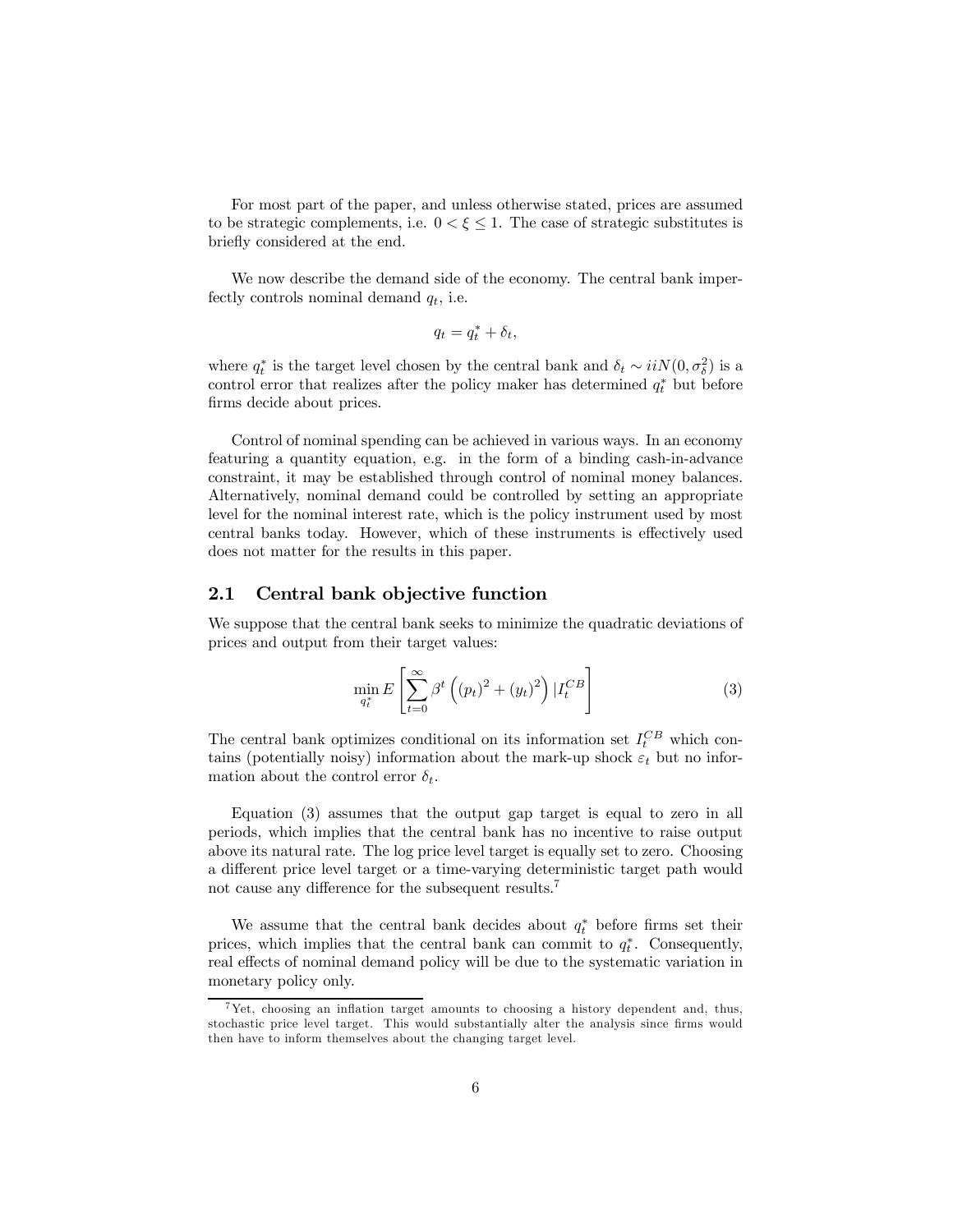

Figure 1: Sequence of events

Note that objective (3) differs somewhat from standard quadratic approximations of the welfare function. Such approximations for economies with monopolistic competition typically lead to a term capturing the dispersion of prices across firms, see Woodford (2001a) or Ball et. al. (2002), while equation (3) contains instead a term capturing the variability of the price level.

Cross sectional price variation is welfare reducing because price dispersion generates inefficient substitution of goods of different variety. Variations in the aggregate price level per se, however, are not welfare reducing since the price level is irrelevant for the efficiency of the consumption decisions.

For a number of reasons, however, we decided to use a more traditional objective function containing a price level term.

Most importantly, standard arguments for including a price dispersion term do not seem very appropriate. In the present model prices display inefficient dispersion because firms' information sets contain some amount of private information. This differs from New Keynesian models where price dispersion is instead due to nominal price stickiness in combination with time varying profit-maximizing prices. To assume that consumers adapt the consumption of different varieties to information-induced price dispersion would amount to assuming that consumers know about firms' private information. This seems highly unlikely.

Moreover, price stability is the standard objective of modern central banks. Therefore, at least from a central banker's perspective, objective functions should contain a price level target. It is acknowledged, however, that the price level target does not capture welfare implications that can be deduced directly from the model.

#### 2.2 Time-line

Before going into the details of the analysis we briefly summarize the sequence of events within each period. As illustrated in figure 1, the period starts with the realization of the aggregate mark-up shock. The central bank then receives a (potentially noisy) signal of the shock and determines its policy  $q_t^*$ . Thereafter,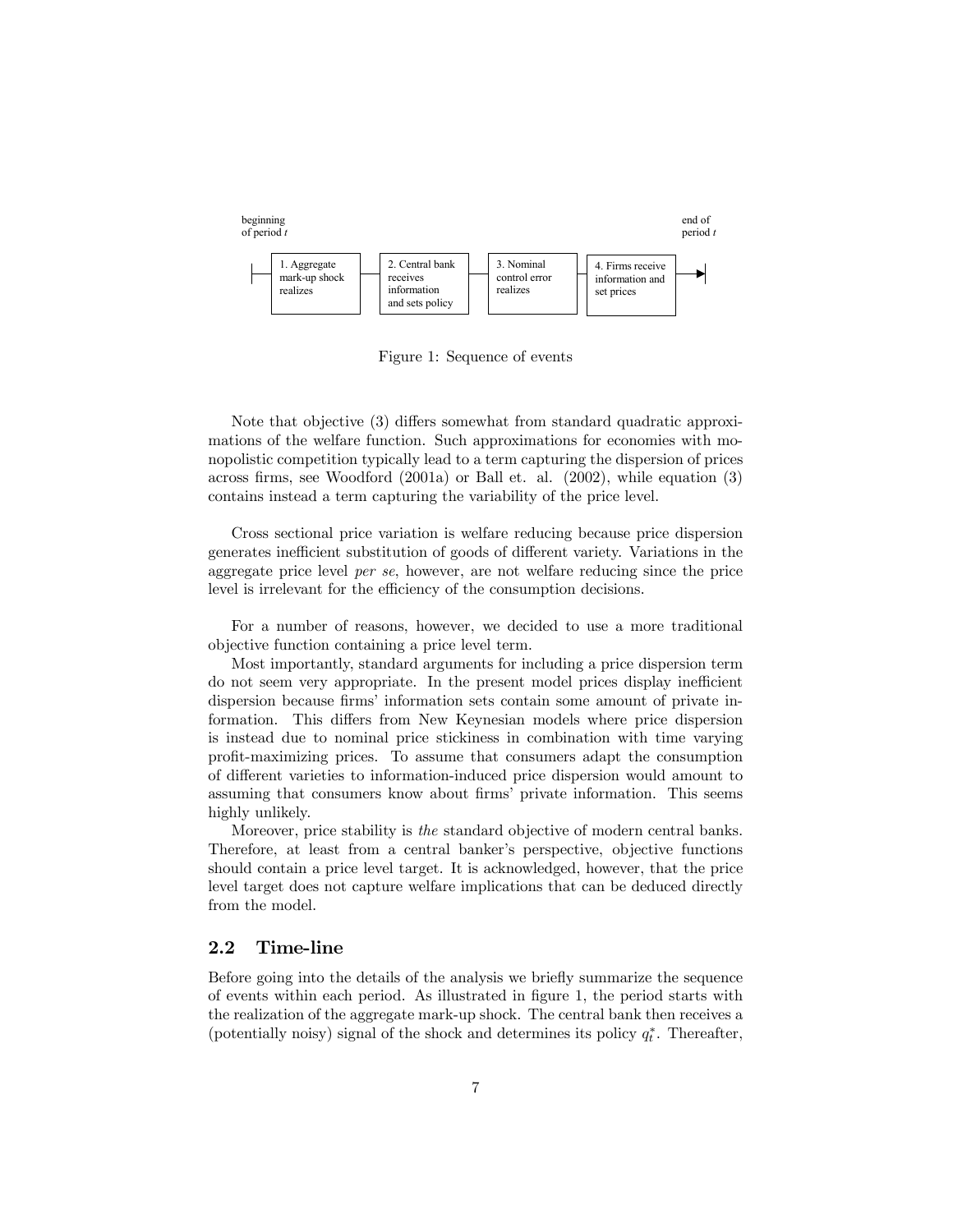the nominal control error  $\delta_t$  realizes. Finally, firms receive (potentially noisy) information about the shocks and the central bank's policy choice and then set their prices.

### 3 Optimal policy in two benchmark settings

This section considers two common knowledge settings with rather extreme informational assumptions. In the first setting it is assumed that firms perfectly observe aggregate mark-up shocks  $\varepsilon_t$  and nominal spending shocks  $\delta_t$ ; in the second setting we assume that firms do not observe shocks at all. The optimal policies for these settings will serve as useful benchmarks when analyzing policy in environments with imperfect common knowledge about these shocks.

#### 3.1 Benchmark I: Perfectly observable shocks

Suppose firms perfectly observe the shocks  $\varepsilon_t$  and  $\delta_t$ , the policy maker perfectly observes  $\varepsilon_t$ , and this is common knowledge. Based on equation (2) firm i's optimal price  $p_t(i)$  can be expressed as

$$
p_t(i) = E\left[ (1 - \xi)p_t + \xi q_t | I_t^i \right] + \varepsilon_t^i
$$
  
= 
$$
E\left[ (1 - \xi)p_t | I_t \right] + \xi q_t + \varepsilon_t^i.
$$
 (4)

where the second line uses the fact that all firms share the same information set and assumes that  $q_t$  is a function of the shocks  $\varepsilon_t$  and  $\delta_t$  and, thus, perfectly observed by agents.

Integrating equation (4) over  $i \in [0,1]$  and taking conditional expectations with respect to  $I_t$  delivers

$$
E\left[p_t|I_t\right] = q_t + \frac{1}{\xi}\varepsilon_t,\tag{5}
$$

which shows that agents can pin down average expectations as a function of the random variables  $\varepsilon_t$  and  $q_t$ . By substituting equation (5) into (4), integrating over i, and using one more time the definition of  $q_t$ , one can determine how prices and output depend on shocks and policy decisions:

$$
p_t = q_t + \frac{1}{\xi} \varepsilon_t \tag{6}
$$

$$
y_t = -\frac{1}{\xi} \varepsilon_t. \tag{7}
$$

As one would expect, nominal demand  $q_t$  affects the price level but has no effect on output. This is an example of the classical monetary neutrality result that holds in models without nominal rigidities and information asymmetries (Lucas (1972)).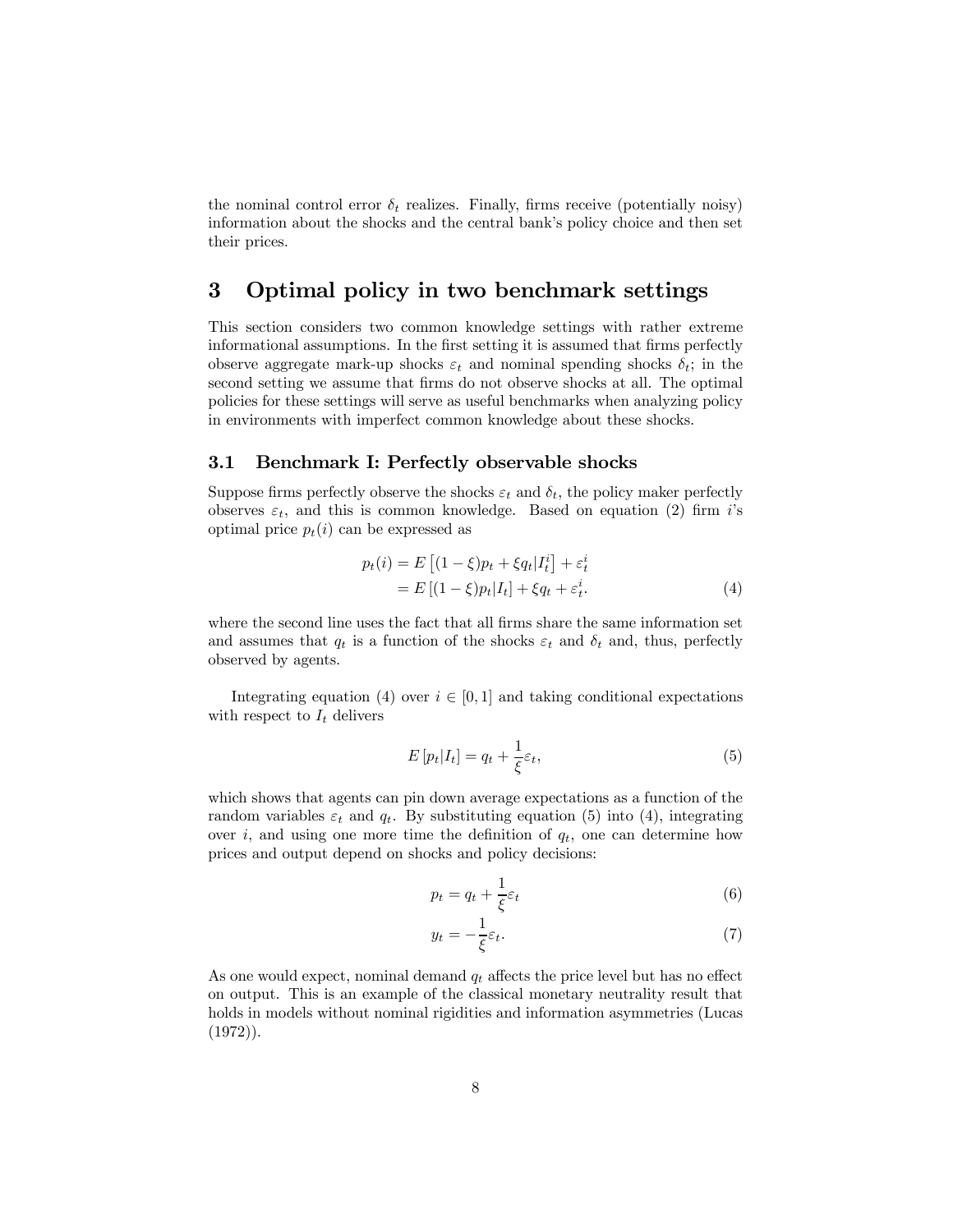Since nominal demand policy has no effect on output, optimal policy stabilizes prices:

$$
q_t^* = -\frac{1}{\xi} \varepsilon_t. \tag{8}
$$

Under optimal policy prices then fluctuate in response to the nominal control error  $\delta_t$  and output depends on the aggregate mark-up shock  $\varepsilon_t$  only.

#### 3.2 Benchmark II: Unobservable shocks

We now consider the case where firms have no information about the realization of mark-up shocks and control errors. The policy maker continues to observe mark-up shocks perfectly.

Firms' expectations about shocks are given by the mean values of shocks, which are equal to zero. Equation (1) and the definition of  $q_t$  then imply

$$
p_t = \varepsilon_t \tag{9}
$$

$$
y_t = q_t - \varepsilon_t. \tag{10}
$$

Since nominal demand policy and spending shocks are unobserved, they come as a 'surprise' and affect real variables only. Optimal policy then seeks to stabilize output, which is achieved by nominally accommodating mark-up shocks:

$$
q_t^* = \varepsilon_t.
$$

Under optimal policy, prices now respond to mark-up shocks and output is driven by control errors, which is the opposite of the full information setup considered in the previous section.

## 4 Imperfect common knowledge and information channels

From here on we consider the more realistic case of economic agents that do not share a common information set.

We assume that each firm (and potentially also the policy maker) receives information through a so-called information channel that is contaminated with idiosyncratic noise.8 The presence of noise will generate private information about the shocks hitting the economy.

Information channels allow for the transmission of information from the source to the receiver in a similar way as telephone or modem lines do. However,

<sup>8</sup> Information channels have been introduced by Shannon (1948). See Cover and Thomas (1991) for a textbook treatment and Sims (2001) for an application in macroeconomics.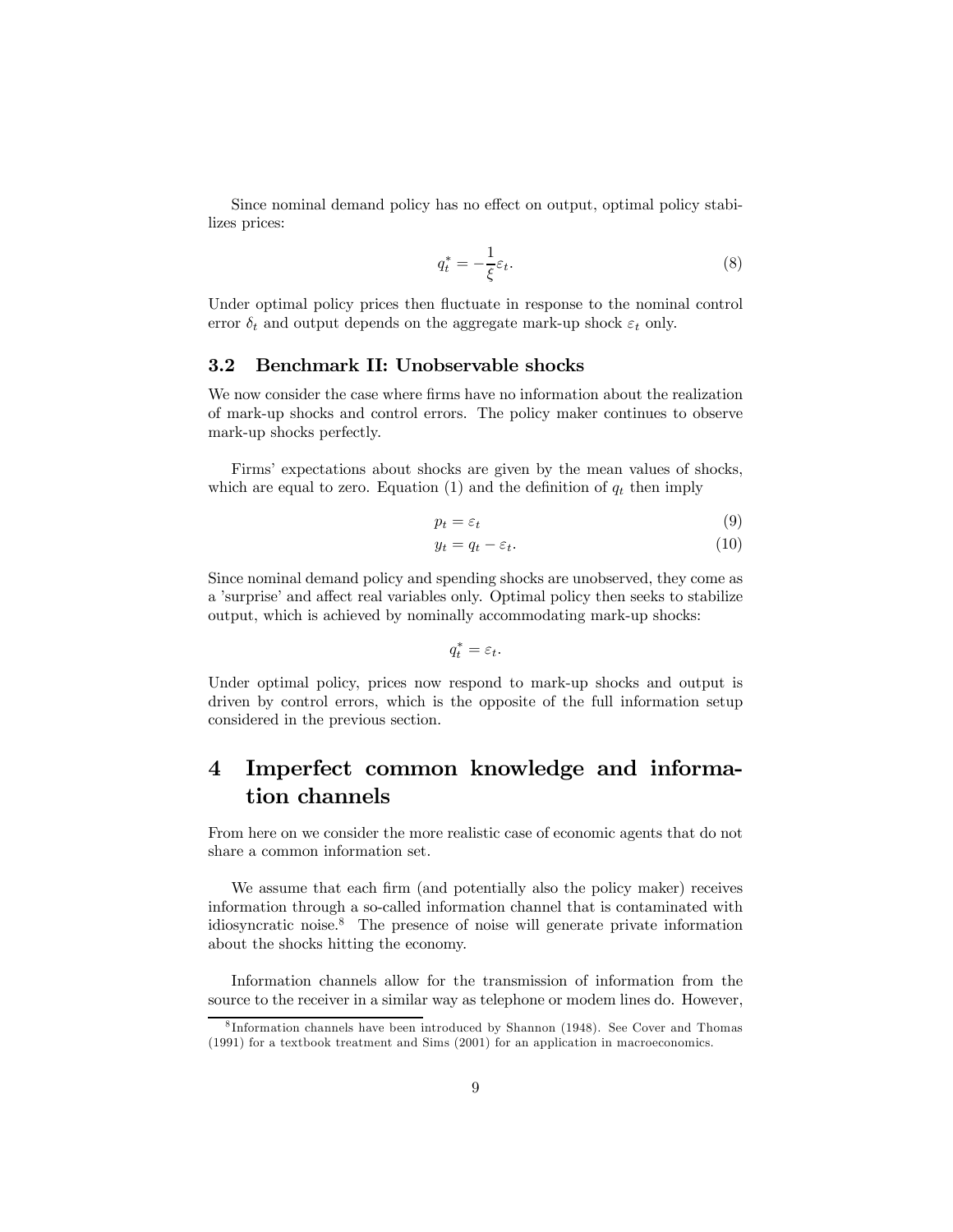due to the presence of noise, the information arriving at the receiver (the channel output) does not perfectly reveal the information at the source (the channel input). Noise may arise, for example, from limited attention on the part of the receiver or from interpretation errors due to background noise in the channel.

An information channel can be characterized by its capacity  $K \geq 0$ . The capacity places an upper bound on the amount of information that can be transmitted via the channel, as will be made precise below. Channel capacity is a simple technology parameter, like the TFP-parameter in a production function, that depends on channel features such as the number of signals the channel can transmit per period of time, the number of letters in the channel's alphabet, the probability with which the respective letters are transmitted correctly, etc.

An attractive feature of information channels is that they limit only the overall amount of information flowing to agents while agents decide which random variables to observe with what precision. Agents, thus, choose the information structure subject to the constraint imposed by the capacity limit. This causes the information structure to be endogenous since agents' information choices depend on the stabilization policy pursued by the central bank and the parameters characterizing the economy.

Readers familiar with Kalman filtering may think of this situation as one where agents *choose* their observation equation and where the information noise is determined by the capacity of the available information channel.

In the next section we give a brief introduction to real-valued Gaussian information channels. Such channels will be used in the latter part of the paper. Readers interested in a more detailed treatment may consult the textbook of Cover and Thomas (1991) or the, very accessible, original contribution of Shannon (1948).

#### 4.1 The real-valued Gaussian channel

Consider a firm choosing a price  $p \in R$  to maximize a quadratic profit function of the form

$$
\max_{p} -E\left[\left(p - \zeta' Z\right)^2 | I\right],\tag{11}
$$

where  $Z \sim N(0, V)$  is a vector of shocks driving the economy. The linear combination  $\zeta$ 'Z indicates that the firm's profit maximizing price is a function of these shocks. The vector  $\zeta'$  may thereby depend on the parameters of the underlying economic model, the policy pursued by the central bank, and other factors that the agent takes as given.

Suppose the information set  $I$  is exogenous. The solution to the above problem is then

$$
p^* = E[\zeta' Z | I],
$$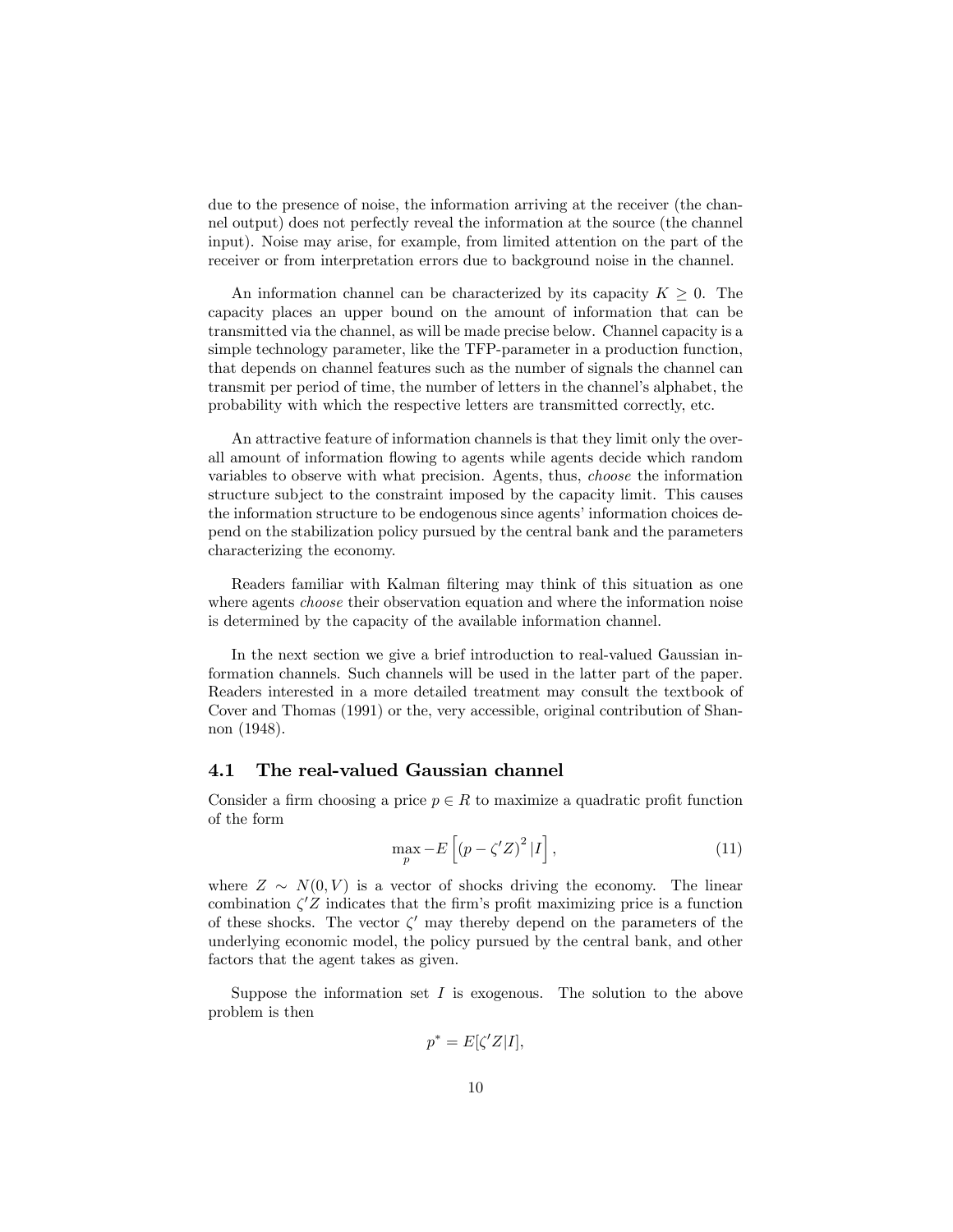and the expected loss equals

$$
-Var(\zeta'Z|I). \tag{12}
$$

Now instead, suppose that the firm can choose its information structure  $I$ but must receive information about  $\zeta Z$  through an information channel with capacity  $K \in [0, \infty)$ .

The channel coding theorems (e.g. theorem 8.7.1 in Cover and Thomas  $(1991)$ ) state that channel capacity K places a limit on the amount of entropy reduction that can be achieved by the channel. $9$  Formally,

$$
H(\zeta'Z) - H(\zeta'Z|s) < K,\tag{13}
$$

where  $H(\zeta'Z)$  denotes the entropy of the random variable  $\zeta'Z$  prior to observing the channel output signal s and  $H(\zeta'Z|s)$  the entropy after observing the signal.

Intuitively, entropy is a measure of the uncertainty about a random variable. Stated in these terms, equation (13) provides a bound for the maximum uncertainty reduction that can be achieved by observing the channel output s. Since the entropy  $H(\zeta'Z)$  is determined by the distribution of  $\zeta'Z \sim N(0, \zeta'V\zeta)$  and, thus, taken as given, equation (13) simply implies that  $H(\zeta'Z|s)$  must lie above a certain threshold.

What is the optimal information structure that fulfills this entropy constraint? Equation (12) shows that the expected loss associated with any information structure is equal to  $Var(\xi'Z|s)$ . Thus, choosing the optimal information structure is identical to minimizing this conditional variance subject to the constraint that  $H(\zeta'Z|s)$  is above the threshold.

Shannon (1948) shows that Gaussian variables minimize the variance for a given entropy.<sup>10</sup> Thus, if possible, the observation noise should be Gaussian such that the posterior distribution  $\xi'Z|s$  is Gaussian and has the minimum variance property.

We will assume that the coding allows for such kind of Gaussian noise, i.e. there exists a way to map the realizations of  $\zeta' Z$  into a sequence of input signals from the channel's alphabet such that the observation noise generated by the incorrect transmission of signals is Gaussian and independent across the realization of the input signal.

When this is the case, optimal use of the channel implies that the channel output signal s has a simple representation of the form

$$
s = \zeta' Z + \eta,\tag{14}
$$

<sup>&</sup>lt;sup>9</sup>The entropy  $H(X)$  of a continuous random variable X is defined as  $H(X)$  =  $-\int \ln(x)p(x)dx$  where  $p(x)$  is the probability density function of X and where the convention is to take  $ln(x)p(x)=0$  when  $p(x)=0$ .

 $10$  Shannon solves the dual problem of maximizing entropy for a given variance.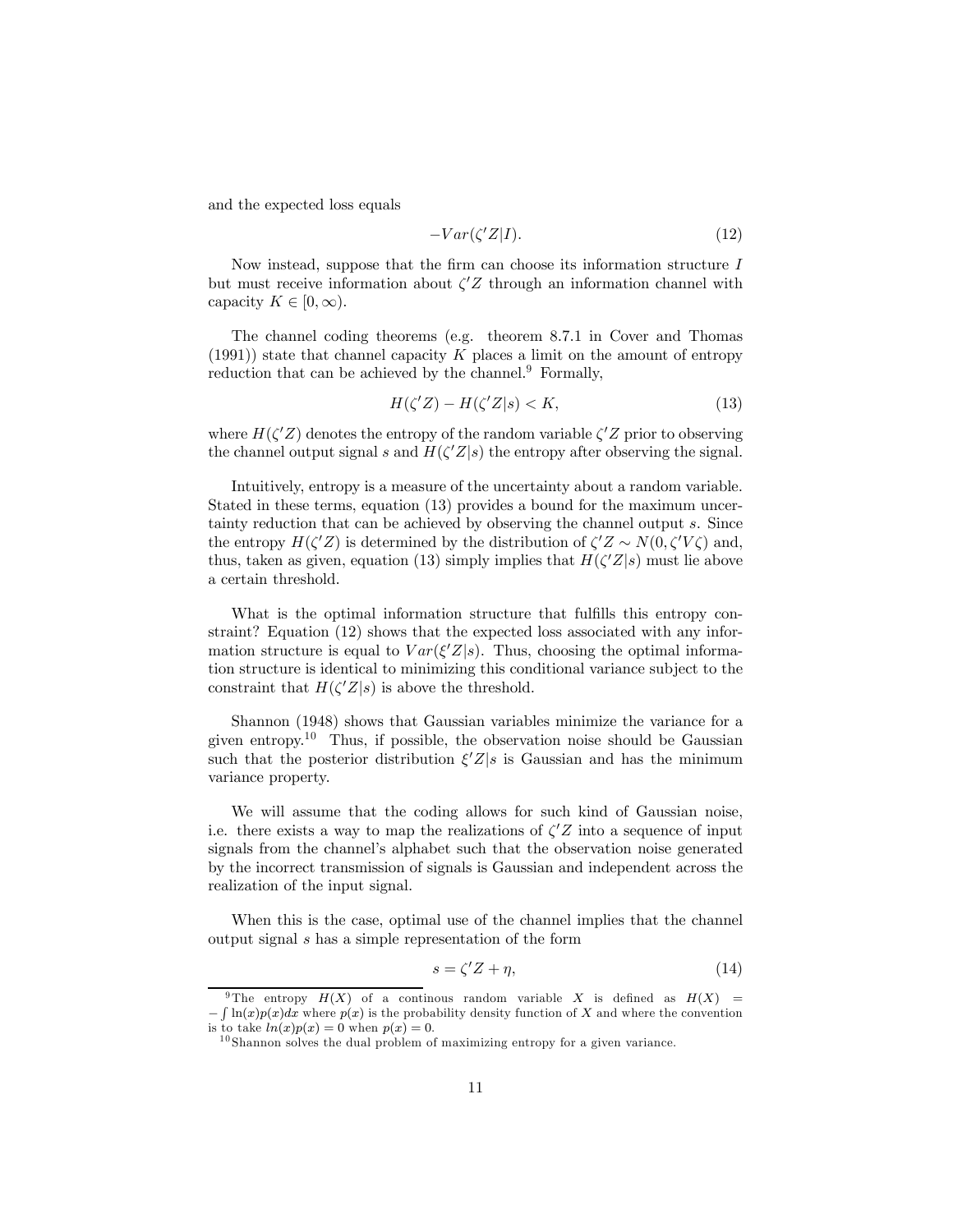where  $\eta \sim N(0, \sigma_{\eta}^2)$  is the Gaussian observation noise and  $\sigma_{\eta}^2$  is the infimum variance satisfying the channel capacity constraint

$$
\ln Var(\zeta' Z) - \ln Var(\zeta' Z|s) < 2K. \tag{15}
$$

Constraint (15) follows from equation (13) and the fact that the entropy of a Gaussian random variable is equal to one half its log variance plus some constant.

From the updating formula for normal random variables<sup>11</sup> and the capacity constraint (15) it follows that the observation noise has (infimum) variance

$$
\sigma_{\eta}^{2} = \frac{1}{e^{2K} - 1} Var(\zeta' Z).
$$

Firms' expectations after observing the signal are then given by

$$
E[\zeta' Z|s] = k \cdot s,\tag{16}
$$

where the Kalman gain  $k$  is

$$
k = \frac{Var(\zeta'Z)}{Var(\zeta'Z) + \sigma_{\eta}^2} = (1 - e^{-2K}).\tag{17}
$$

Note that the Kalman gain in equation (17) is independent of the variance of  $\zeta' Z$  and, thus, independent of policy  $(\zeta)$ . This feature will be crucial later on since it helps preserve the linear quadratic nature of the policy maker's optimization problem. It would be absent, however, if the variance of the observation noise was taken as the primitive parametrizing information frictions, as is commonly done in the literature.

The gain  $k \in [0, 1]$  in equation (17) will be used in the remaining part of the paper as an index of how well agents observe their environment. When  $k = 0$  firms receive no information since  $\sigma_{\eta}^2 = \infty$ . Conversely, if  $k = 1$  firms observe perfectly since  $\sigma_{\eta}^2 = 0$ . At intermediate value of k the variance of the observation noise is positive but finite and decreasing in  $k$ .

## 5 Rational expectations equilibrium with imperfect common knowledge

In this section we endow each firm with an information channel of given capacity and solve for a rational expectations equilibrium (REE) in which firms choose optimal information structures and profit maximizing prices. As it turns out, the rational expectations equilibrium is unique.

<sup>11</sup>Var( $\zeta'Z|s$ ) = Var( $\zeta'Z$ ) – Var( $\zeta'Z$ )<sup>2</sup>/(Var( $\zeta'Z$ ) +  $\sigma_{\eta}^2$ )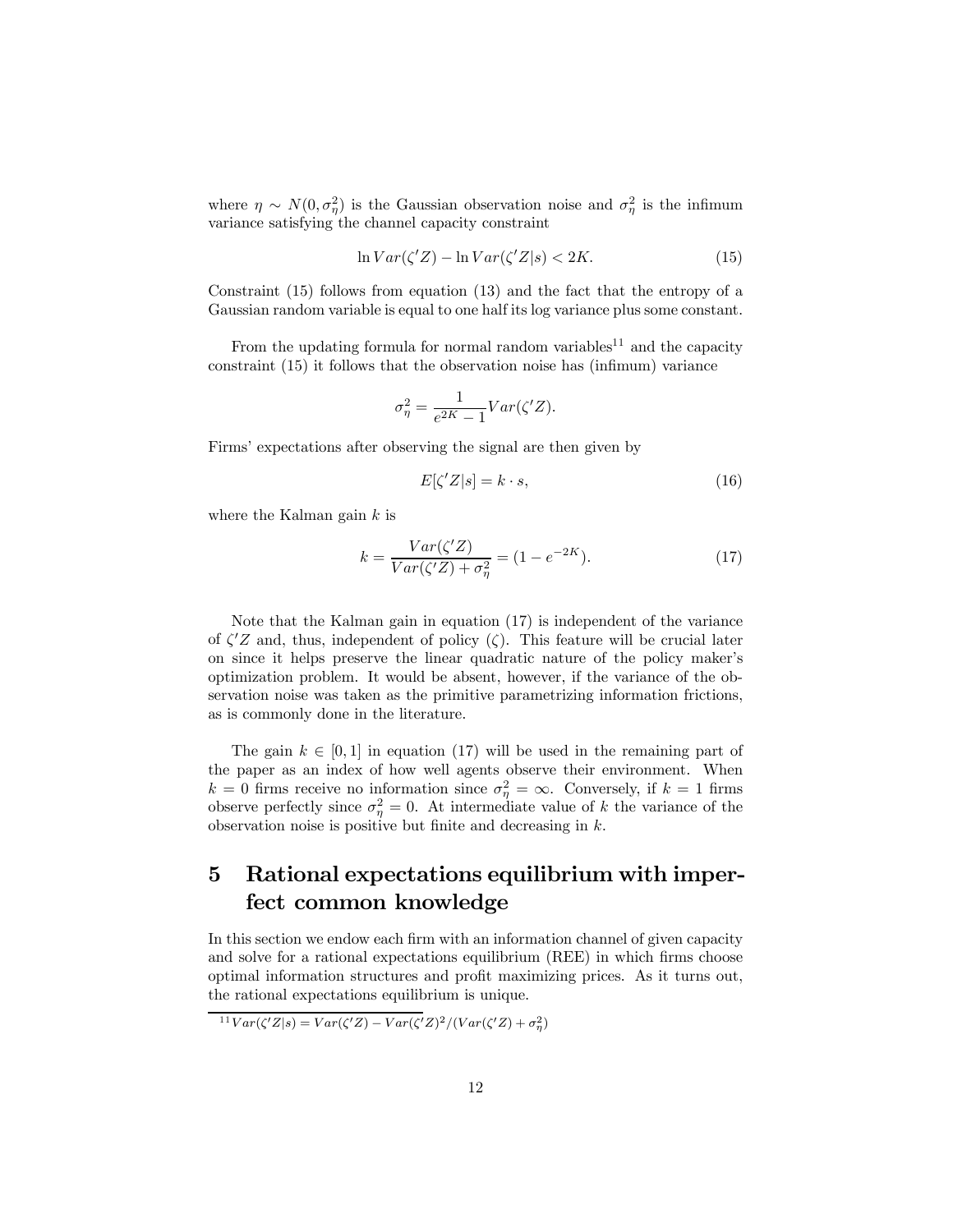Solving for the rational expectations equilibrium is not a trivial task. Since the observation noise generated by the information channels is idiosyncratic, firms do not know what other firms have observed and must formulate beliefs about other agents' beliefs, which leads to a system of higher order beliefs. Firms can rationally formulate higher order beliefs because the stochastic properties of the observation noise are assumed to be common knowledge.

The remainder of this section is structured as follows. Section 5.1 determines how profit-maximizing prices depend on firms' higher-order beliefs. Section 5.2 then determines the rational expectations equilibrium with imperfect common knowledge where firms gather information optimally.

#### 5.1 Price setting with imperfect common knowledge

We first have to introduce some notation to be able to refer to firms' expectations of various order.

Let  $x_{t|t}^{(n)}(i)$  denote firm i's n-th order expectation of  $x_t$ , where the 'zero-th order expectations' are given by the variable itself, i.e.

$$
x_{t|t}^{(0)}(i) = x_t.
$$

Expectations of order  $n + 1$  are then obtained by averaging the *n*-th order expectations over  $i$  and applying the expectations operator, i.e.

$$
x_{t|t}^{(n+1)}(i) = E[\int x_{t|t}^{(n)}(i)di|I_t^i].
$$

Therefore,  $x_{t|t}^{(1)}(i)$  denotes the familiar (first order) expectation  $E[x_t|I_t^i]$ ; the second order expectations  $x_{t|t}^{(2)}(i)$  denote i's expectations of the average (first order) expectations; the third order expectations  $x_{t|t}^{(3)}(i)$  denote i's expectations of the average second order expectations, etc.

With this notation the price setting equation (2) can be expressed as

$$
p_{t|t}^{(0)}(i) = (1 - \xi)p_{t|t}^{(1)}(i) + \xi q_{t|t}^{(1)}(i) + \varepsilon_t^i.
$$
 (18)

Iterating on equation  $(18)$  by taking repeatedly the average over i and the conditional expectations  $E[\cdot | I_t^i]$ , one obtains

$$
p_t(i) = E\left[\sum_{n=0}^{\infty} (1-\xi)^n \left(\xi q_{t|t}^{(n)} + (1-\xi)\varepsilon_{t|t}^{(n)}\right) | I_t^i\right] + \varepsilon_t^i,\tag{19}
$$

where  $x_{t|t}^{(n)} = \int x_{t|t}^{(n)}(i)$ di denotes the average expectations of order n.

Equation  $(19)$  expresses firm i's profit maximizing price as a function of first and higher order expectations of

$$
\xi q_t + (1 - \xi)\varepsilon_t.
$$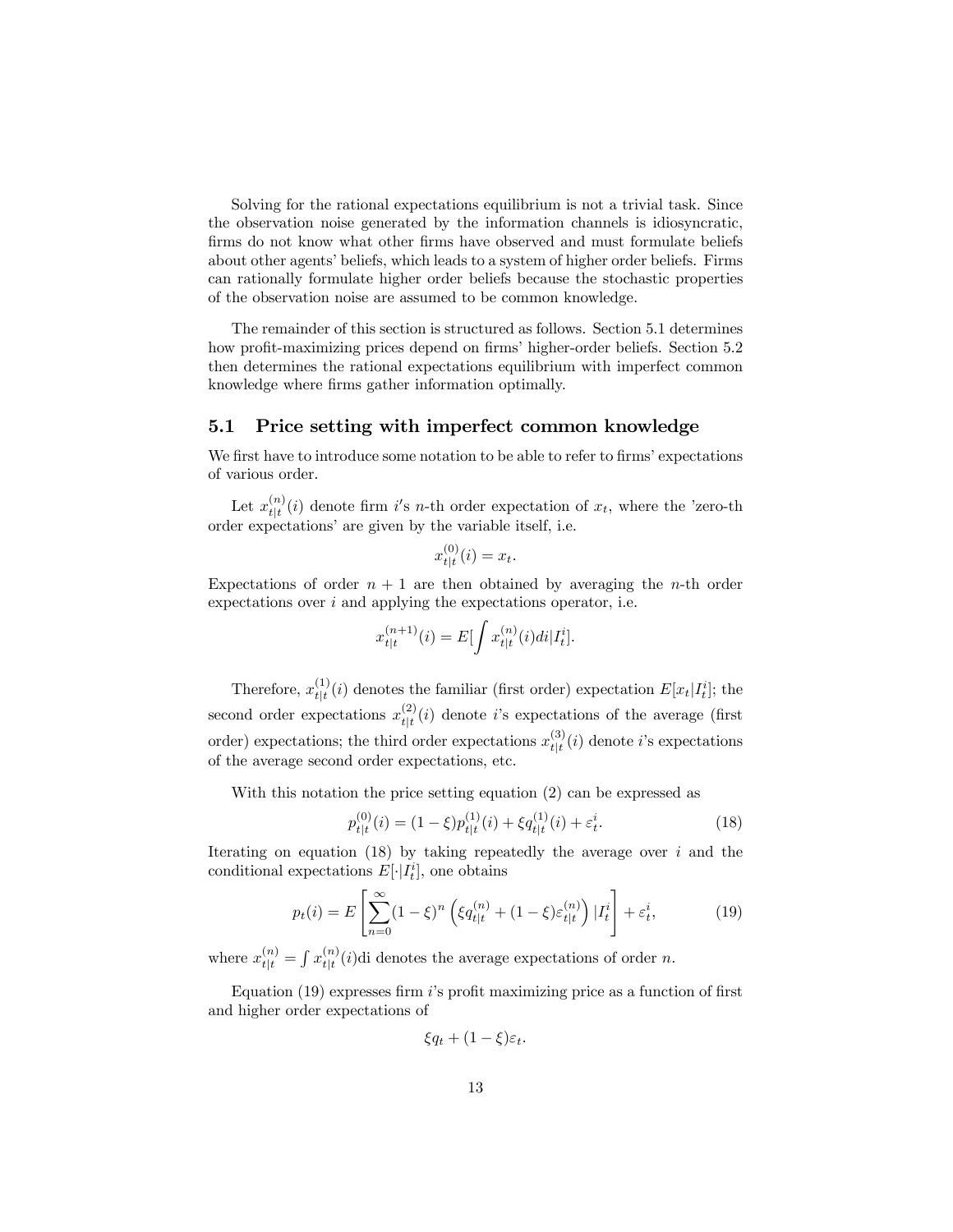#### 5.2 REE and optimal information structure

This section determines agents' optimal information structure and characterizes the rational expectations equilibrium.

Equation (19) and the discussion in section 4 imply that agents wish to observe the term

$$
\sum_{n=0}^{\infty} (1 - \xi)^n \left( \xi q_{t|t}^{(n)} + (1 - \xi) \varepsilon_{t|t}^{(n)} \right)
$$
 (20)

as precisely as possible through their information channels.

Equation (20) shows that firms' seek to observe a combination of the fundamental shocks and of agents' higher-order expectations about these shocks. The latter implies that to construct a rational expectations equilibrium one has to determine a fixed point in the space of beliefs where for given expectations the signals obtained about these expectations exactly generate them.

A much simpler way to proceed, however, is to let agents observe only the fundamentals

$$
\xi q_t + (1 - \xi)\varepsilon_t. \tag{21}
$$

They can then construct the higher order beliefs in (20) using their (noisy) observation of these fundamentals. As shown in the appendix, this leads to the same equilibrium outcome, but equilibrium is much simpler to derive and easier to interpret.

We proceed by assuming that firms' observation equation is given by

$$
s_t^i = (\xi q_t + (1 - \xi)\varepsilon_t) + \eta_t^i,\tag{22}
$$

where  $\eta_t^i$  is an idiosyncratic observation error that we take to be normally distributed for the reasons discussed in section 4.

Note that nominal demand  $q_t$  in equation (22) will depend on the control error  $\delta_t$  and, provided policy reacts to mark-up shocks, on  $\varepsilon_t$  and possible central bank observation errors about  $\varepsilon_t$ . The weights given to the shocks  $\varepsilon_t$  and  $\delta_t$  in equation (22), thus, depend on the policy pursued by the central bank, which shows that the information structure is truly endogenous to the model.

From equation (16) it follows that

$$
E[\xi q_t + (1 - \xi)\varepsilon_t | s_t^i] = ks_t^i, \tag{23}
$$

where  $k = 1 - e^{2K}$ , see equation (17).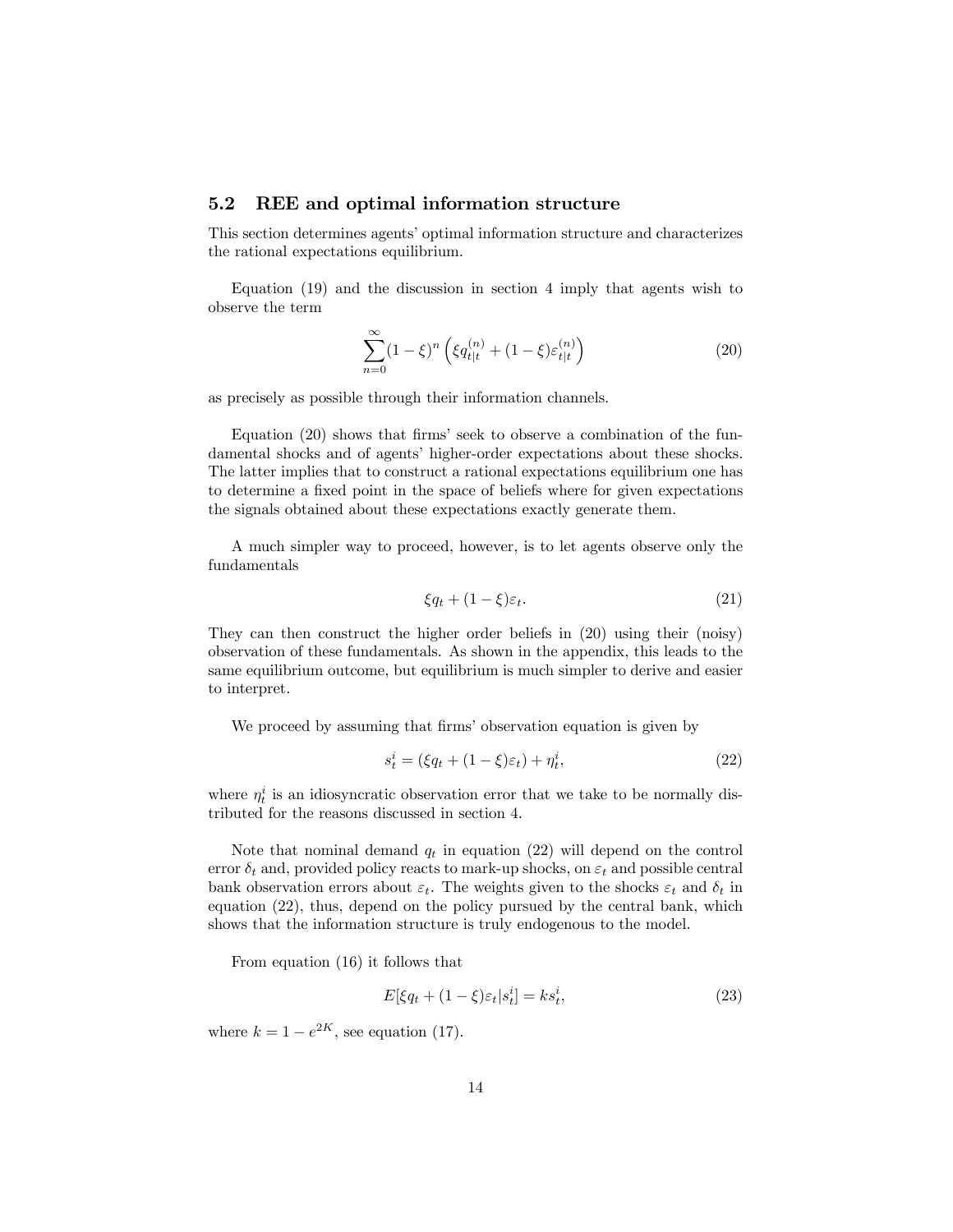Integrating equation (23) over i, using equation (22) to substitute  $s_t^i$ , and taking the expectations  $E[\cdot|I_t^i]$  delivers

$$
E[\xi q_{t|t}^{(1)} + (1 - \xi)\varepsilon_{t|t}^{(1)} | I_t^i] = k^2 s_t^i,
$$

while applying the same operations  $n$  times delivers

$$
E[\xi q_{t|t}^{(n)} + (1 - \xi)\varepsilon_{t|t}^{(n)} | I_t^i] = k^{n+1} s_t^i.
$$
 (24)

The previous equation reveals that agents' higher order expectations (rationally) react less strongly to the signal  $s_t^i$  than expectations of lower order. This is the case because firms are increasingly uncertain about the expectations of higher order. This feature will become important later on.

Using expression (24) to substitute the expectations in equation (19) and averaging over i delivers the equilibrium price level:

$$
p_t = \frac{k}{1 - (1 - \xi)k} \left( \xi q_t + (1 - \xi) \varepsilon_t \right) + \varepsilon_t.
$$
 (25)

Since the equilibrium price level is unique, there is a unique rational expectations equilibrium. Finally, note that for  $k = 1$  and  $k = 0$  this equation reduces to the common knowledge benchmarks (6) and (9), respectively.

## 6 Optimal stabilization policy

We now consider optimal nominal demand policy in the presence of imperfect common knowledge.

Section 6.1 determines how optimal policy depends on firms' ability to observe, as indexed by the Kalman gain  $k \in [0, 1]$ , and on the complementarity parameter  $\xi$ . Section 6.2 then considers the effects of uncertainty about the private sector's channel capacity and section 6.3 extends the analysis to the case where mark-up shocks display persistence. Finally, section 6.4 discusses optimal policy for the case where firms' prices are strategic substitutes.

#### 6.1 The baseline case

s.t.

Since there are no intertemporal links, the policy maker's stabilization problem consists of a sequence of static maximization problems of the form: $^{12}$ 

$$
\max_{q_t^*} E[-p_t^2 - y_t^2 | I_t^{CB}] \tag{26a}
$$

$$
p_t = \frac{k}{1 - (1 - \xi)k} \left( \xi(q_t^* + \delta_t) + (1 - \xi)\varepsilon_t \right) + \varepsilon_t \tag{26b}
$$

$$
y_t = q_t^* + \delta_t - p_t. \tag{26c}
$$

<sup>12</sup> Equations (26b) and (26c) follow from equation (25) and the definitions of  $q_t$  and  $q_t^*$ .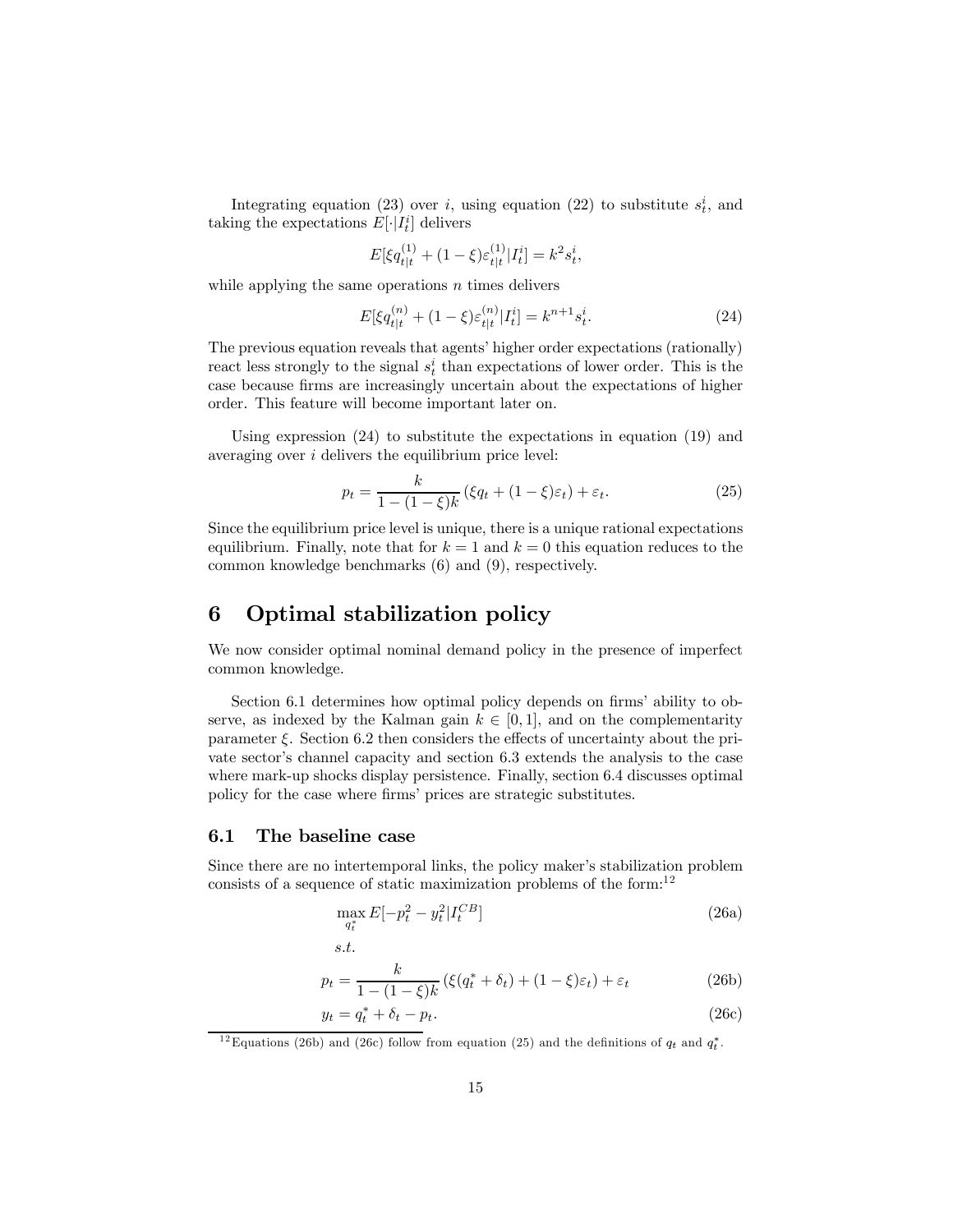

Figure 2: Optimal policy reaction coefficient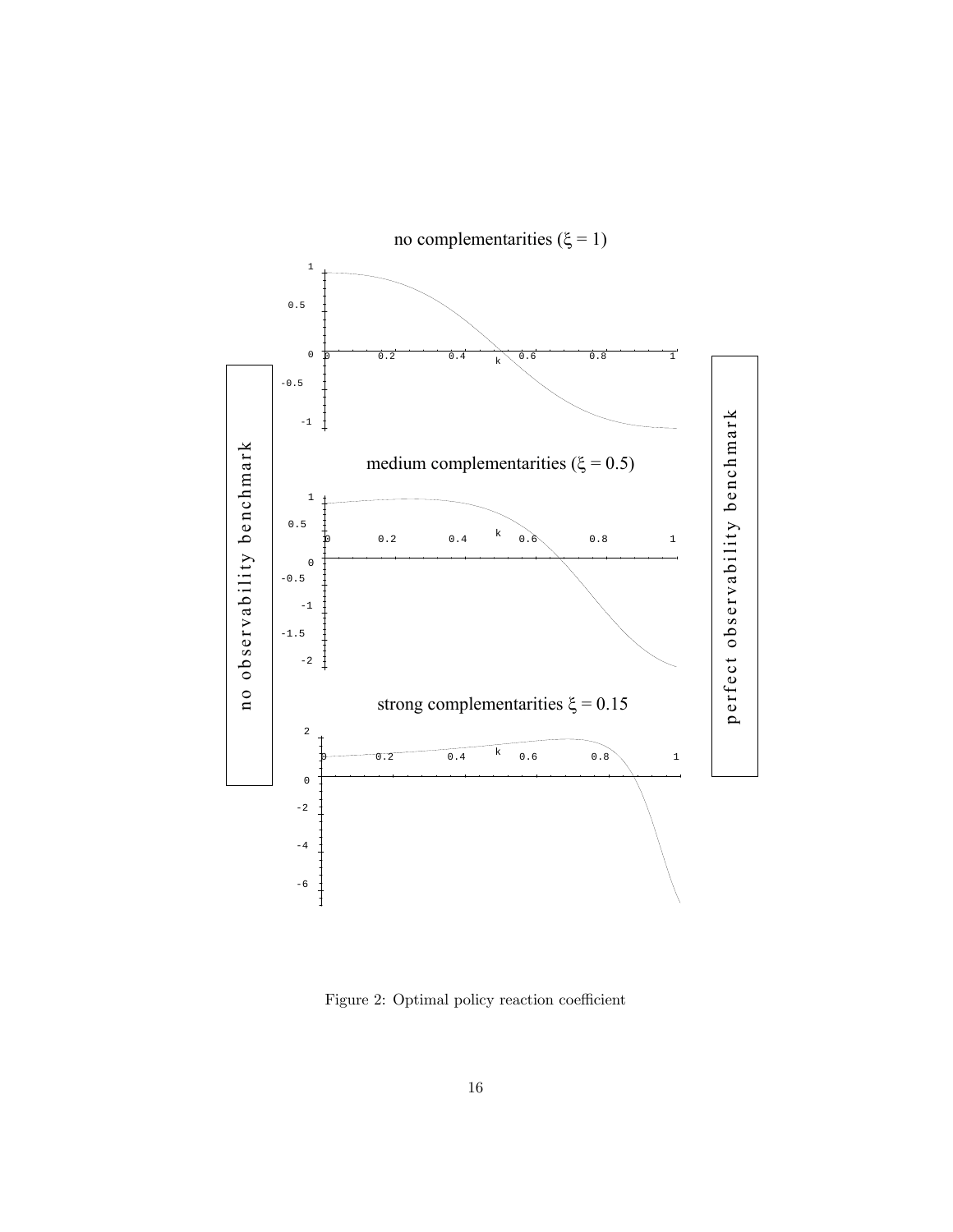The policy maker's problem is linear-quadratic despite the presence of information noise in the private sector. This is the case because the Kalman gains  $k$ in equation (26b) are independent of policy. If the variance of observation noise was specified exogenously this property would be lost and closed form solutions would be unavailable, even for the relative simple policy problem at hand.

The solution to (26) is readily calculated to be

$$
q_t^* = a(k, \xi) \cdot E[\varepsilon_t | I_t^{CB}], \qquad (27)
$$

where the reaction coefficient

$$
a(k,\xi) = -\frac{\xi k - (1-k)}{(\xi k)^2 + (1-k)^2}
$$
 (28)

depends in a non-trivial way on firms' ability to observe  $(k)$  and on the complementarity parameter  $(\xi)$ .

A less surprising, but nevertheless important, feature of optimal policy is that it displays certainty equivalence with respect to central bank information imperfections about the fundamental  $\varepsilon_t$ . This follows directly from the linear quadratic setup, and implies that central bank observation errors do not alter the policy conclusions derived below.

Note also that when making the transition from the common knowledge benchmarks to an imperfect common knowledge environment policy is continuous since the reaction coefficient converges to the benchmark values for  $k \to 0$ and  $k \rightarrow 1$ .

A more surprising feature of optimal policy is that it tends to nominally accommodate mark-up shocks  $(a > 0)$  in the presence of strategic complementarities. In particular, policy is accommodative whenever:

$$
k < \frac{1}{1+\xi}.
$$

Strong strategic complementarities (small values of  $\xi$ ) cause policy to nominally accommodate mark-up shocks for a large range of  $k$  values. This is illustrated in figure 2 which depicts the reaction coefficient for intermediate values of k and various degrees of strategic complementarity. Woodford (2001b) suggests that  $\xi = 0.15$  is a plausible parameter value for the U.S. economy. In this case policy is accommodative as long as  $k < 0.869$ .

Figure 2 also illustrates that the optimal reaction coefficient may increase with k, provided  $\xi < 1$ . Thus, it may be optimal to accommodate mark-up shocks more strongly in economies where firms receive more information about shocks.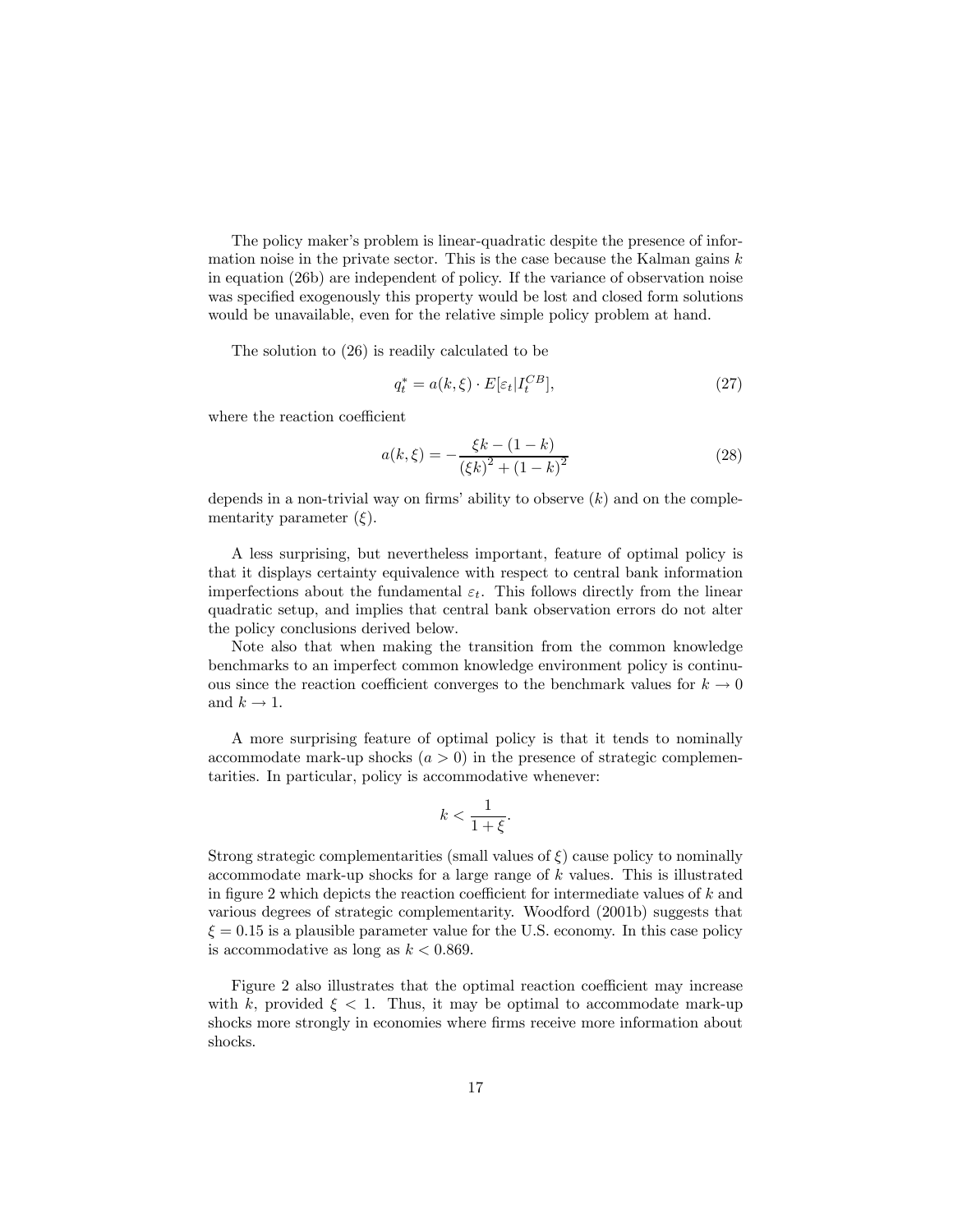Intuition for these findings can be obtained by considering the optimal reaction coefficients for the case that the policy maker pursues only one objective at the time, namely either the stabilization of the output gap or the stabilization of the price level.

Consider the case of pure output stabilization. The optimal reaction coefficient is then given by

$$
a_y = \frac{1}{1-k},
$$

which implies that nominal accommodation should increase with  $k$ . Clearly, higher values of k imply that firms receive more information about nominal demand variations. Therefore, a larger share of these variations gets translated into price movements. Policy can counteract this effect and close the output gap by increasingly accommodating shocks.<sup>13</sup>

Next, consider the case of pure price level stabilization. The optimal reaction coefficient is then given by

$$
a_p = -\frac{1}{k\xi} < 0.
$$

The optimal coefficient is now negative and depends on  $k$  and  $\xi$ . In particular, smaller values of  $\xi$  and k require a more negative reaction coefficient, which can be explained as follows.

At low values of k firms' do not observe nominal demand variations very well and, thus, react weakly to policy. As a result, a more negative reaction coefficient is required to undo any given mark-up shock to prices.

At small values of  $\xi$  higher-order beliefs are relatively important for firms' price setting decision, see equation (19). Since higher order beliefs react less strongly to the signals received by agents, see equation (24), a strong policy reaction is required to achieve any given change in the price level.

The optimal reaction coefficient for the policy maker pursuing output and price level stability will be a convex combination between the positive coefficient required for output stabilization and the negative coefficient required for price level stabilization.

As k increases the weight on the price level coefficient must increase because the trade-off between the two policy objectives becomes more favorable to the price level objective: at larger values of k output stabilization leads to increased price level variability, which works against output stabilization; at the same time price level stabilization leads to lower output variability, which works in favor of price level stabilization.

<sup>&</sup>lt;sup>13</sup>Policy successfully stabilizes output at the target as long as  $k < 1$ . Deviations from target occur only in response to control errors.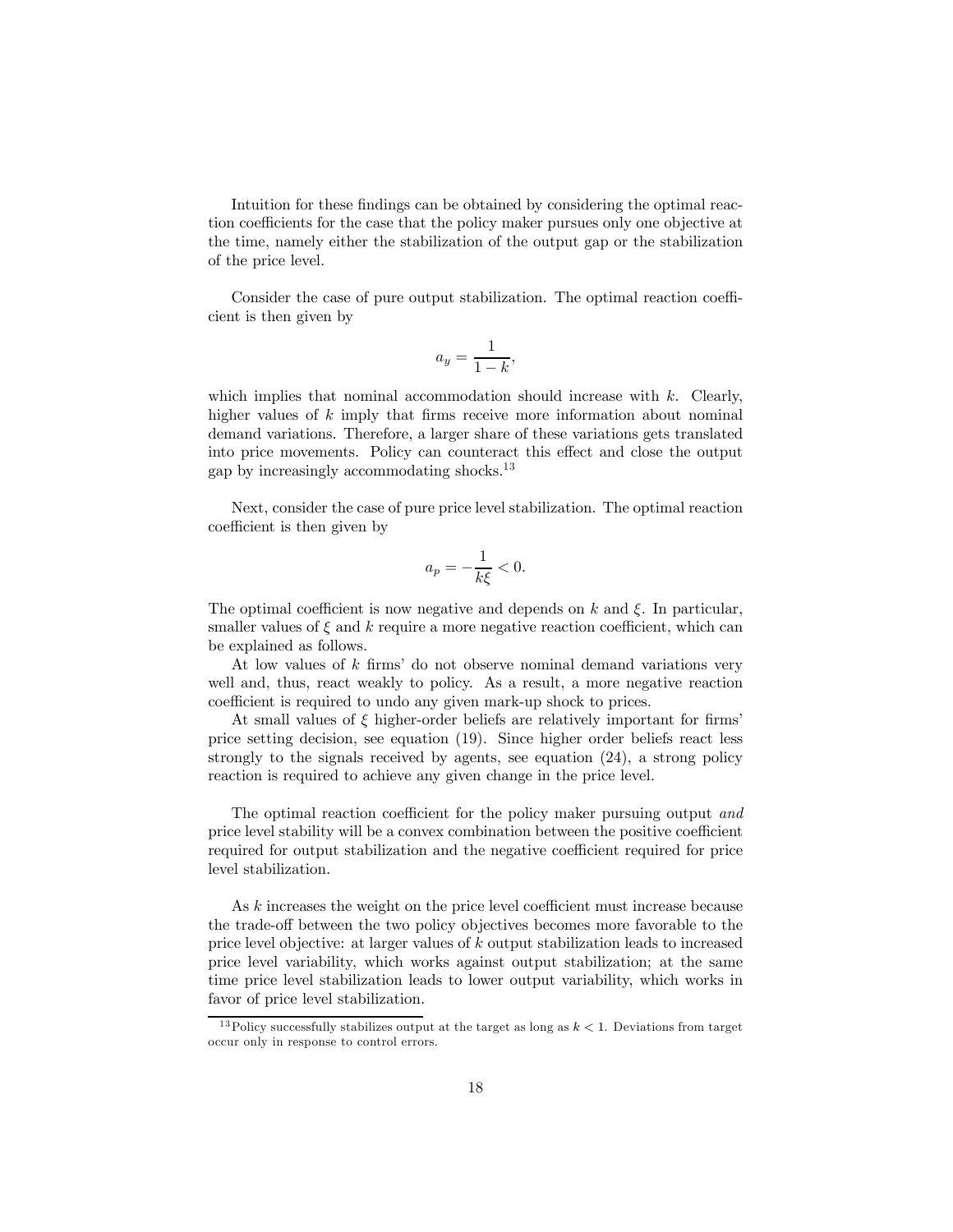If, as  $k$  increases, this trade-off becomes more favorable to price level stabilization fast enough, then the optimal policy reaction coefficient will decrease with  $k^{14}$  The speed at which the trade-off is shifted, however, depends crucially on the parameter  $\xi$ . For low values of  $\xi$  price level stabilization remains unattractive even at intermediate values of k since price level stabilization requires strong output movements due to the sluggishness of higher order beliefs.<sup>15</sup> As a result, the increase of  $a_y$  in k carries over to the case where the policy maker pursues output and price level stability. This explains why policy tends to be accommodative and why nominal accommodation may have to increase with  $k$ in the presence of strategic complementarities.

#### 6.2 Uncertainty about the degree of information frictions

This section analyzes optimal policy when the policy maker is uncertain about the capacity constraint faced by the private sector. Such uncertainty is likely to be important in real-world policy situations.

Let  $\mu(\cdot)$  denote the policy maker's beliefs about the value of  $k \in [0,1]$ . Then, in analogy to equation (27), the optimal reaction coefficient is given by

$$
a(\mu(\cdot), \xi) = -\frac{\xi E[k] - (1 - E[k])}{\xi^2 E[k^2] + 1 - 2E[k] + E[k^2]},
$$
\n(29)

where the expectations are computed using beliefs  $\mu(\cdot)$ .

Equations (28) and (29) show that for a given mean belief  $E[k]$  the reaction coefficient has the same sign independently of the degree of uncertainty about k. Thus, mean-preserving spreads in beliefs do not alter the sign of the optimal reaction coefficient.

Equations (28) and (29) also show that certainty equivalence fails to hold. Since

$$
E[k^2] \ge E^2[k],\tag{30}
$$

a mean-preserving increase in the spread of beliefs causes the optimal reaction coefficient to decrease in absolute value. Uncertainty about  $k$ , thus, leads to a less strong optimal policy reaction.

$$
\lim_{\xi \to 0} a(k, \xi) = \frac{1}{1 - k}
$$

<sup>&</sup>lt;sup>14</sup>This holds independently from the fact that  $a_p$  is increasing in k and is a consequence of the different signs of  $a_p$  and  $a_y$ .

<sup>&</sup>lt;sup>15</sup>In the extreme case where  $\xi \to 0$  the optimal reaction coefficient for an output *and* price target is given by

which is the coefficient for a pure output target. Thus, for  $\xi \to 0$  the weight on the output coefficient never decreases with  $k$ .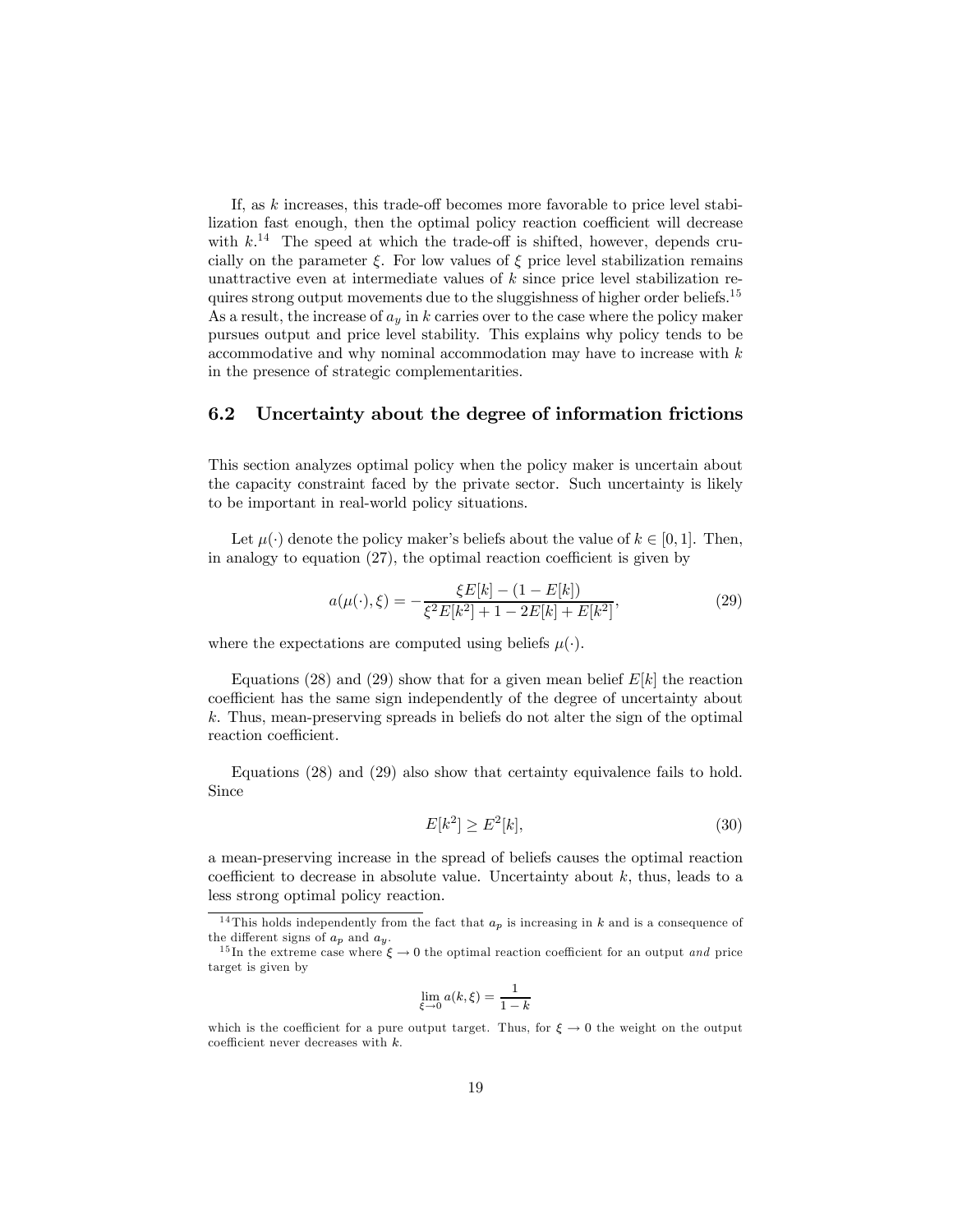

Figure 3: Impulse responses under optimal policy ( $\xi = 0.15, K = 0.2$ )

Using equations (29) and (30) one can compute a lower bound (in absolute terms) for the optimal reaction coefficient that is consistent with any given mean belief  $E[k]$ . This bound is given by

$$
b = \frac{1 - E[k] - E[k]\xi}{1 - E[k] + E[k]\xi^2}.
$$
\n(31)

The optimal reaction coefficient is equal to  $b$  if the dispersion of beliefs is maximal but is larger (in absolute terms) otherwise. $16$ 

Interestingly, if strategic complementarities are pervasive, i.e. if  $\xi$  is small, then  $b \approx 1$  for almost all values of  $E[k]$ <sup>17</sup> High amounts of uncertainty about k coupled with strong strategic complementarities, thus, require the policy maker to accommodate mark-up shocks one-for-one with a nominal demand increase. Optimal policy is then identical to the case where shocks are completely unobservable, i.e. where  $k = 0$  with probability one.

#### 6.3 Persistent mark-up shocks

The policy derived in the previous sections can be interpreted as optimal shortrun policy since mark-up shocks have been assumed to be white noise. This

<sup>&</sup>lt;sup>16</sup>For given mean beliefs  $E[k]$  maximal dispersion is achieved by assigning probability  $E[k]$  to  $k = 1$  and probability  $1 - E[k]$  to  $k = 0$ .

<sup>&</sup>lt;sup>17</sup> This fails to hold when  $E[k]$  is sufficiently close to one.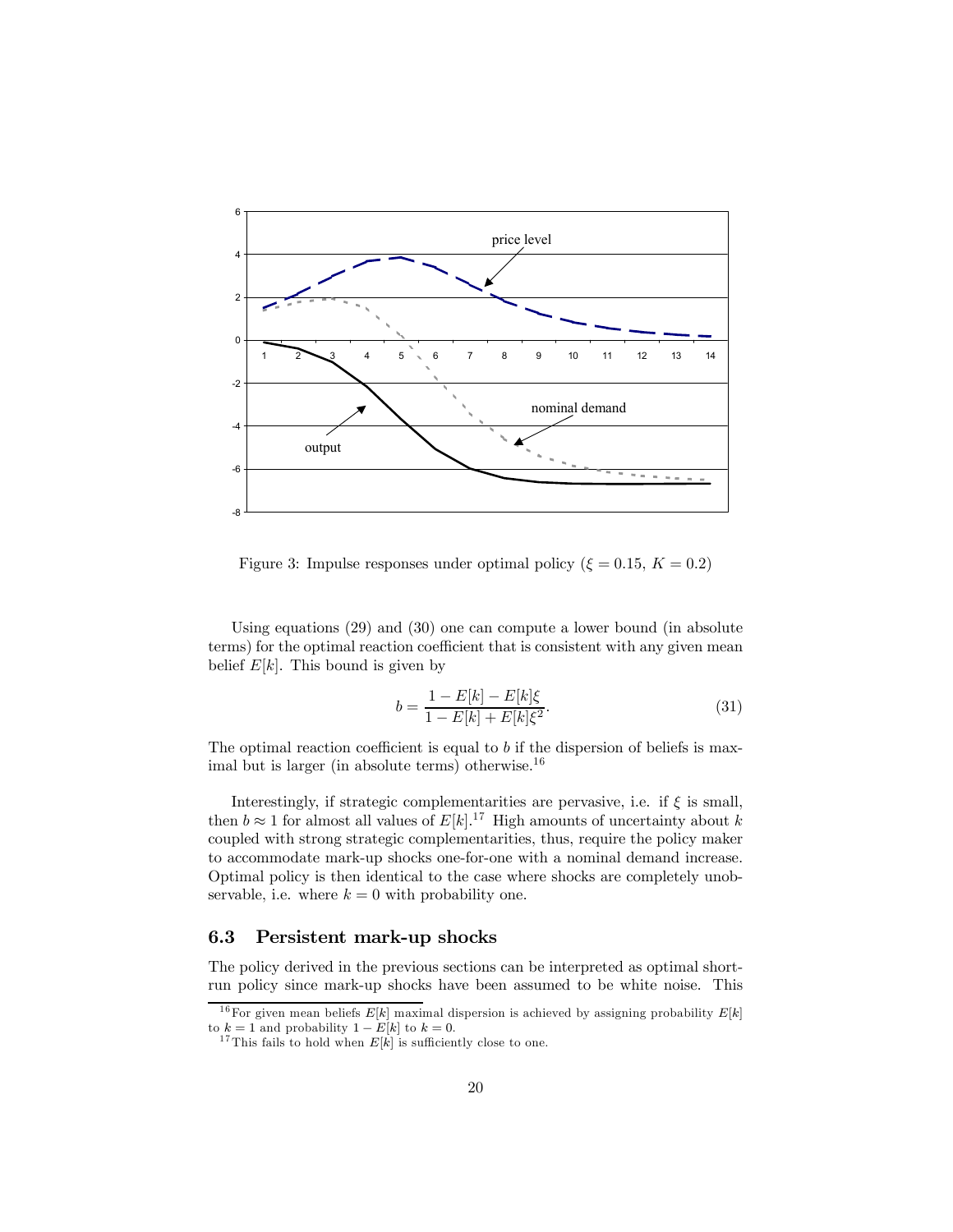section asks how policy has to react in the medium to long-run when mark-up shocks are persistent.

Suppose that mark-up shocks arrive according to a Poisson process with probability  $\alpha \in (0, 1)$  where the value of new shocks is independent of previous shocks, i.e.

$$
\varepsilon_t = \left\{ \begin{array}{c} \varepsilon_{t-1} \text{ with probability } \alpha \\ i i N(0, \sigma^2_{\varepsilon}) \text{ with probability } 1-\alpha \end{array} \right.
$$

Furthermore, suppose that the arrival of new shocks is common knowledge. This implies that firms are uncertain only about the realization of the shock and about other firms' expectations of the shock, but not about whether a new shock has arrived and whether other firms have noticed the arrival.

Finally, we assume the control error  $\delta_t$  to be equal to zero and the central bank to observe mark-up shocks perfectly. The presence of control errors or central bank observation errors would (unnecessarily) complicate the analysis.18

Suppose a new shock hits the economy in period  $t = 1$ . Since current policy choices do not constrain future choices, optimal policy in period  $t = 1$  is the same as with white noise shocks. Equation (27) then implies that the optimal reaction coefficient is given by

$$
a_1 = a(k,\xi) = a(1 - e^{-2K}, \xi).
$$

In periods  $t \geq 2$  firms possess prior information about the shock from the signals they observed in earlier periods. Since receiving  $t$  times a signal via an information channel with capacity  $K$  is identical to receiving a single signal from a channel with capacity  $t \cdot K$ , the optimal reaction coefficient for period t is given by:19

$$
a_t = a(1 - e^{-2tK}, \xi).
$$

Figure 3 displays optimal nominal demand policy and the resulting behavior of output and prices for a persistent mark-up shock of one unit.<sup>20</sup> Optimal policy generates a hump-shaped price response and a gradually declining output level.

Policy initially accommodates the mark-up shock to stabilize output. In the subsequent periods accommodation becomes even stronger for the reasons

 $18$ The presence of iid control errors, for example, would cause agents to shift attention (i.e. the weights in the observation equation) from the mark-up shock in early periods to the control errors in later periods.

<sup>&</sup>lt;sup>19</sup>This follows from the fact that the capacity constraint is linear in the entropies and capacity parameter.

<sup>&</sup>lt;sup>20</sup>The figure assumes that  $\xi = 0.15$  and  $K = 0.2$ . Output and prices for period t can be calculated from equations (26b) and (26c) by setting  $q_t^* = a_t$ ,  $k = 1 - e^{-2tK}$ , and  $\delta_t = 0$ .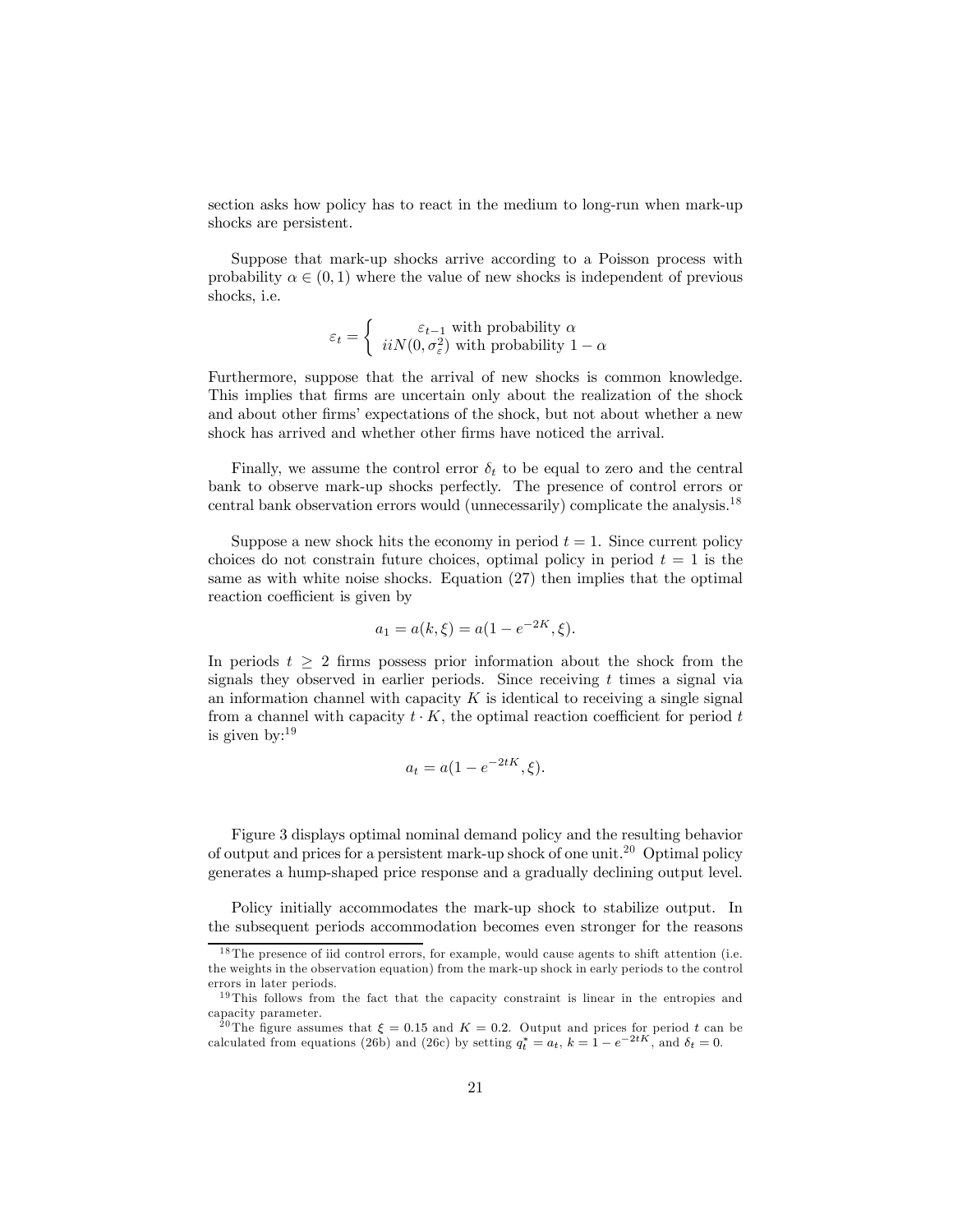

Figure 4: Optimal reaction coefficient with strategic substitutability  $(\xi = 2)$ 

discussed in section  $6.1<sup>21</sup>$  Over time, however, firms become less uncertain about the value of the shock and about how other firms perceive it. Nominal demand variations are then increasingly ineffective in stabilizing output and the policy maker starts to stabilize the price level by reducing nominal demand.

#### 6.4 Strategic substitutes

This section briefly discusses the case where prices are strategic substitutes  $(\xi > 1)$ . Interestingly, rational expectations equilibria with common knowledge may then not be robust to the introduction of (arbitrarily) small amounts of imperfect common knowledge.

If strategic substitutabilities are sufficiently strong  $(\xi > 2)$  then rational expectations equilibria cease to exist for all  $k < 1$  sufficiently close to one. This is the case because the sum of higher order expectations in the price setting equation (19) does then not converge, see equation (24). It implies that the perfect information benchmark is not robust to arbitrarily small amounts of imperfect common knowledge.22

The no-observation benchmark, however, is robust to small amounts of imperfect common knowledge. If information frictions are sufficiently severe, i.e. if  $k < \frac{1}{\xi-1}$ , rational expectations equilibria start again to exist since strong information frictions cause higher order expectations to react more sluggishly.

Provided  $\xi \leq 2$ , a rational expectations equilibrium exists independently of the value of  $k$ . Figure 4 displays the optimal reaction coefficient as a function

<sup>&</sup>lt;sup>21</sup> If the value of K is large enough, nominal accommodation may not increase initially, see figure 2.

 $^{22}$ See Kajii and Morris (1997) for a game-theoretic example where the unique equilibrium is not robust to imperfect common knowledge.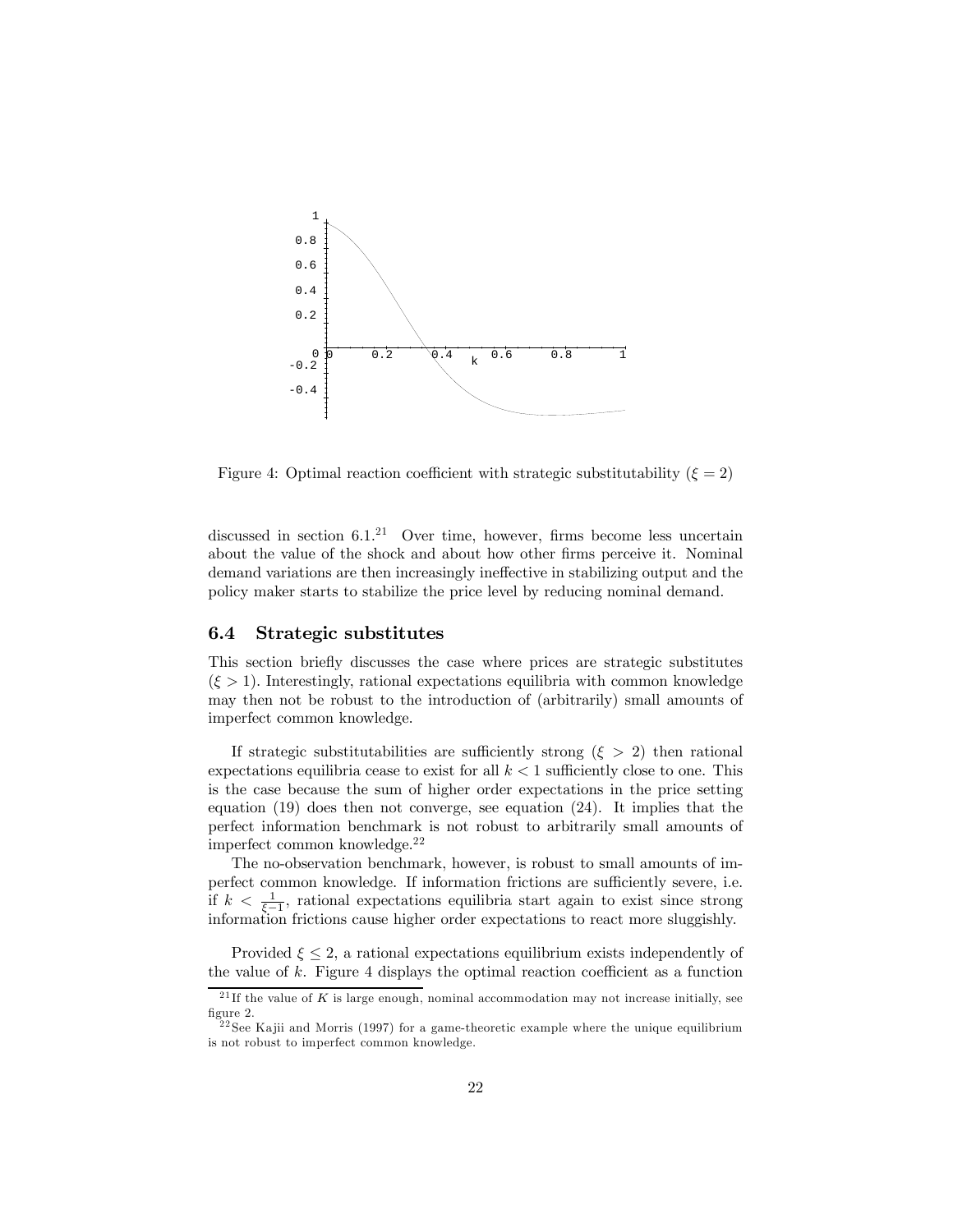of k when  $\xi = 2$ . Unlike with strategic substitutability, the reaction coefficients now tend to be negative, which is due to firms reacting with a negative coefficient to mark-up shocks, see equation (19).

## 7 Conclusions

This paper shows that optimal policy that seeks to stabilize the quadratic deviations of output and prices from their target values may, at first sight, prescribe rather non-intuitive measures when the underlying economy is characterized by strategic complementarities and imperfect common knowledge about shocks.

In the short-run, optimal policy nominally accommodates aggregate mark-up shocks for a wide range of private sector information frictions. Accommodation may even have to increase in the medium term before decreasing in the longrun as information about shocks becomes (almost) common knowledge. These results are shown to be robust to the policy maker being uncertain about the value of mark-up shocks and about the information frictions in the private sector.

The conclusions differ, however, when firms' prices are strategic substitutes. If rational expectations equilibria exist, optimal policy then tends to react with nominal demand contractions to mark-up shocks.

## A Appendix

The text assumes that agents receive a signal about (21). Below we show that the rational expectations equilibrium (REE) derived under this assumption is unaffected when allowing agents to receive a signal about (20) instead.

Let  $f_t$  denote the infinite sum in equation (20). Equation (24) implies that in the rational expectations equilibrium where agents observe (21):

$$
f_t = \sum_{n=0}^{\infty} \left( (1 - \xi)k \right)^n \left( \xi q_t + (1 - \xi) \varepsilon_t \right) \tag{32}
$$

and

$$
E[f_t|s_t^i] = k \sum_{n=0}^{\infty} ((1-\xi)k)^n (\xi q_t + (1-\xi)\varepsilon_t + \eta_t^i)
$$
  
=  $k \sum_{n=0}^{\infty} ((1-\xi)k)^n (\xi q_t + (1-\xi)\varepsilon_t) + \frac{k}{1 - (1-\xi)k} \eta_t^i.$  (33)

Now instead suppose that agents observe

 $\widetilde{s}_t^i = f_t + \widetilde{\eta}_t^i.$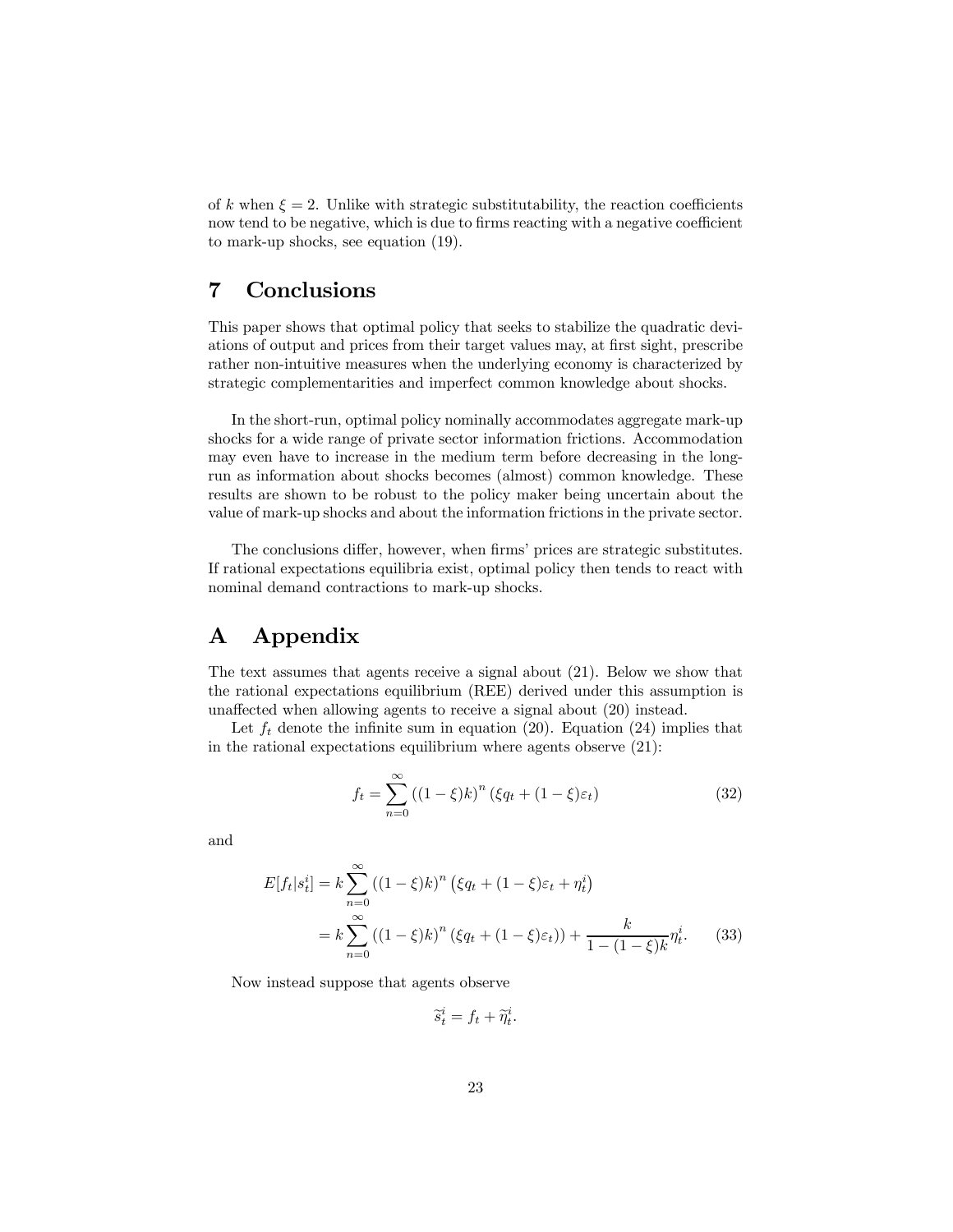Expectations are then given by

$$
E[f_t|\tilde{s}_t^i] = k\tilde{s}_t^i
$$
  
=  $kf_t + k\tilde{\eta}_t^i$   
=  $k \sum_{n=0}^{\infty} ((1-\xi)k)^n (\xi q_t + (1-\xi)\varepsilon_t) + k\tilde{\eta}_t^i.$  (34)

where the last line uses the fact that in the REE (32) holds. The expectations in (34) are identical to ones in (33) if

$$
\widetilde{\eta}_t^i = \frac{1}{1 - (1 - \xi)k} \eta_t^i,
$$

The previous equation follows from the fact that the agent faces the same channel capacity constraint, independently of which object is observed. Equation (19) together with  $E[f_t|\tilde{s}_t^i] = E[f_t|s_t^i]$  then implies that agents set the same profit maximizing price, independently of whether they observe (20) or (21).

### References

- Amato, Jeffrey and Hyun Song Shin, "Public and Private Information in Monetary Policy Models," London School of Economics mimeo, 2003.
- Ball, Laurence, Gregory Mankiw, and Ricardo Reis, "Monetary Policy for Inattentive Economies," 2002. Harvard University mimeo.
- Binder, Michael and Hashem Pesaran, "Decision Making in the Presence of Heterogeneous Information and Social Interactions," Journal of Economic Dynamics and Control, 1998, 39, 1027—1052.
- Cover, Thomas M. and Joy A. Thomas, Elements of Information Theory, New York: John Wiley and Sons, 1991.
- Hayek, Friedrich A., "The Use of Knowledge in Society," American Economic Review, 1945, 35 (4), 519—530.
- Kajii, Atsushi and Stephen Morris, "The Robustness of Equilibria to Incomplete Information," Econometrica, 1997, 65, 1283—1309.
- Keynes, John M., The General Theory of Employment, Interest, and Money, New York: Hartcourt Brace and World, 1936.
- Lucas, Robert E., "Expectations and the Neutrality of Money," Journal of Economic Theory, 1972, 4, 103—124.
- Morris, Stephen and Hyun Song Shin, "Global Games: Theory and Applications," Conference Volume of the Eighth World Congress of the Econometric Society, Seattle, (forthcoming ), 2000.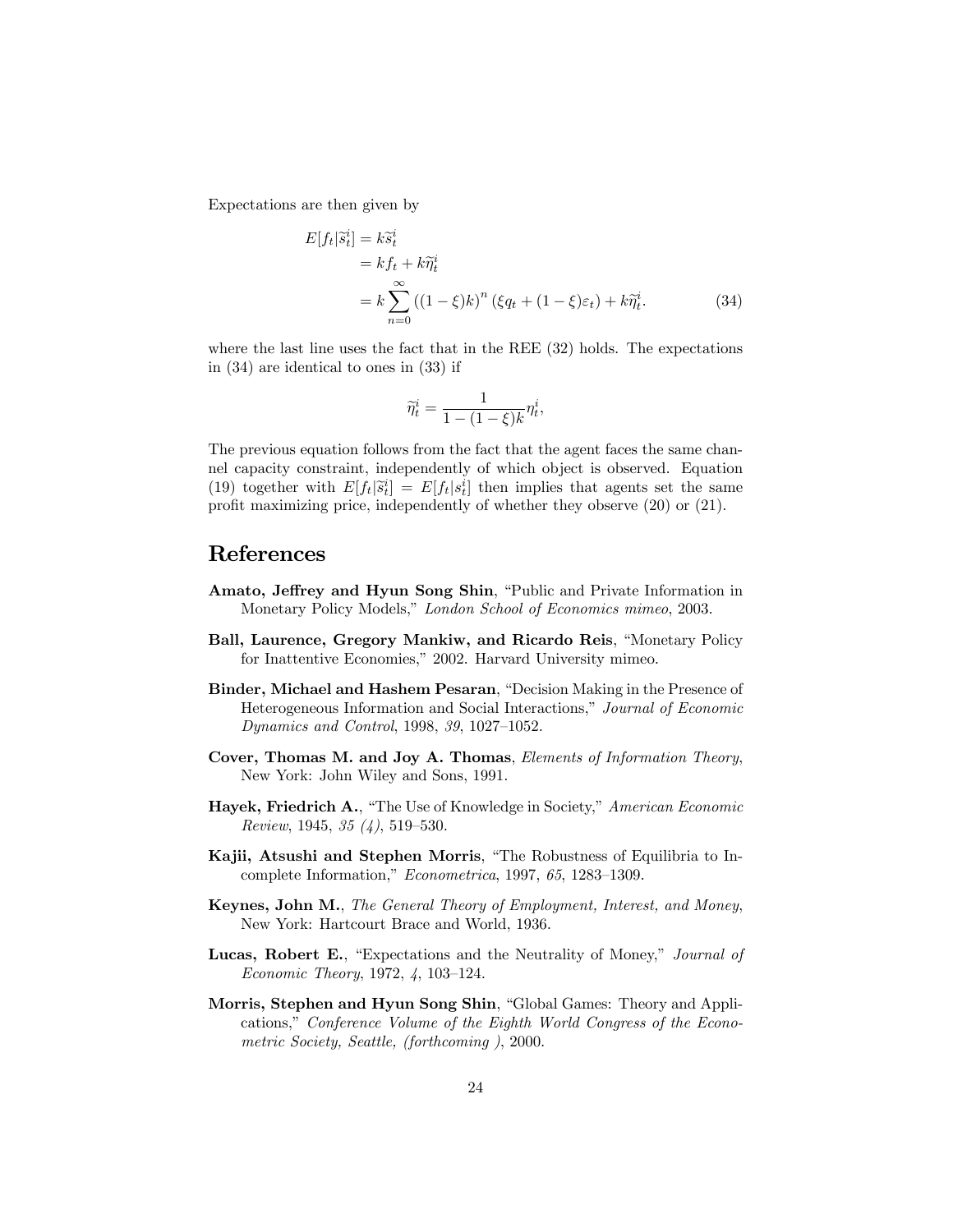and  $\_\_\$ , "Social Value of Public Information," American Economic Review (forthcoming), 2003.

- Phelps, Edmund S., "The Trouble with "Rational Expectations" and the Problem of Inflation Stabilization," in R. Frydman and E. Phelps, eds., Individual Forecasting and Aggregate Outcomes, Cambridge: Cambridge University Press, 1983, pp. 31—41.
- Sargent, Thomas J., "Equilibrium with Signal Extraction from Endogenous Variables," Journal of Economic Dynamics and Control, 1991, 15, 245—273.
- Shannon, C. E., "A Mathematical Theory of Communication," The Bell System Technical Journal, 1948, 27, 623—656.
- Sims, Christopher, "Implications of Rational Inattention," 2001. Princeton University Mimeo.
- Svensson, Lars and Michael Woodford, "Indicator Variables for Optimal Policy under Asymmetric Information," 2002. Princeton University.
- and  $\_\_\$ , "Indicator Variables for Optimal Policy," 2002. Princeton University.
- Townsend, Robert M., "Equilibrium Theory with Learning and Disparate Information," in R. Frydman and E. Phelps, eds., Individual Forecasting and Aggregate Outcomes, Cambridge: Cambridge University Press, 1983, pp. 169—202.
- , "Forecasting the Forecasts of Others," Journal of Political Economy, 1983, 91, 546—588.
- Woodford, Michael, "Inflation Stabilization and Welfare," NBER Working Paper No. 8071, 2001.
- ., "Optimizing Models with Nominal Rigidities," Princeton University Mimeo, 2001.
- , "Imperfect Common Knowledge and the Effects of Monetary Policy," in P. Aghion, R. Frydman, J. Stiglitz, and M. Woodford, eds., Knowledge, Information, and Expectations in Modern Macroeconomics: In Honour of Edmund S. Phelps, Princeton: Princeton University Press, 2002.